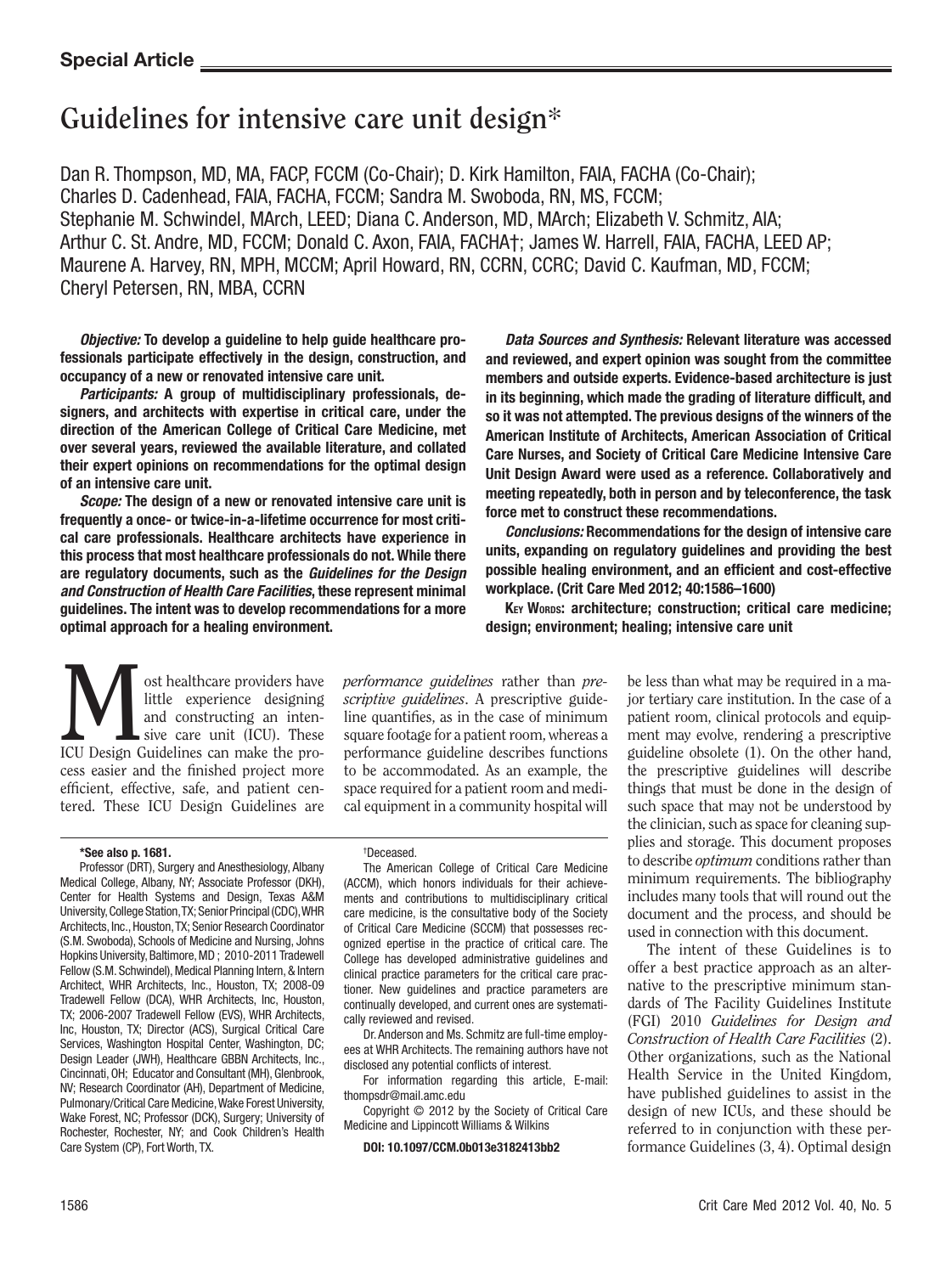ideally requires knowledge of both clinical best practice and building codes (5, 6).

Due to the global nature of intensive care, these Guidelines are written with the intent to be used by healthcare organizations around the world. While the FGI provides healthcare guidelines that could be accepted globally, many of the standards set forth in the FGI Guidelines were born from policies and regulatory standards developed in the United States (2).

These ICU Design Guidelines are based on the concept of form follows function and that the configuration and performance of a critical care unit should be driven by the function and place it serves. As such, these ICU Guidelines must adapt to a range of facilities, from a rural or community hospital to a teaching hospital. These Guidelines are intended to apply to adult medical/surgical ICUs. Other patient populations, such as pediatric, neonatal, and subspecialty, may have additional or different requirements that may not be mentioned in these Guidelines (2, 7, 8). Some issues are changing so rapidly, such as information technology, they are referred to only briefly. During the design process, experts in information technology may be helpful along with the architects and engineer involved in construction.

# Why Build a New ICU or Renovate an Old One?

Hospitals undertake ICU construction for many reasons: to adapt to changing patient demographics or disease patterns; to upgrade or add services; and to accommodate changes in the flow of information, materials, or patients. New construction may become cost effective when an older ICU requires expensive repairs or upkeep to remain viable, or simply ceases to function well (9).

Changes in performance standards and new issues in reimbursement and risk management may suggest alterations. Designing for infection control – by separating patients, adding isolation facilities, adding hand hygiene stations, upgrading mechanical ventilation and filtration, revising provisions for disposal of human waste, or introduction of antimicrobial materials – can lower infection rates and therefore morbidity and mortality, cost per case, and length of stay (10, 11).

Changes in the model of care delivery may drive ICU design. Advances in technology have led to miniaturization of equipment, and have increased the amount of equipment needed to care for patients.

Persistent shortages of skilled staff and aging of the critical care staff (12) have added new criteria for selecting technology and for making ICU design decisions (13, 14).

# The Design Team

ICU design is complex and should include both clinically oriented and designbased multiprofessional team members. Each team member will bring specialized skills and knowledge to focus on the project at hand, which might be a remodeling, an expansion, or a completely new ICU. It is likely that design team members will have been involved in healthcare and ICU projects; it would be less likely for the clinical team members to have been part of such an effort. However, it is helpful for the clinical team to become familiar with the design regulations to help with interdisciplinary team communications. Learning to communicate clearly with those outside of your field may be a challenge. The ultimate ICU design – in cost, size, and details – will most likely be a compromise that balances various, sometimes competing interests (15).

Project team members and their primary roles will likely include: 1) hospital administration – unit sizing based on utilization, finance, and budgets; 2) the clinical team – a multidisciplinary group, including physicians, nurses, infection control specialists (16), pharmacists, therapists, and ancillary staff; 3) the design team – the architect, engineers (mechanical, electrical, structural), and technology planners (medical equipment, information technology, others); and 4) other hospital service representatives (materials management, environmental services, food service, others) (2, 10). The contractor, or construction manager, may or may not be included in the early stages of planning and design, but will be an essential team member. Environmental issues should be addressed both in the functional program and the final design. These may be relevant in the shell of the building and therefore might be addressed elsewhere in the design or in the actual design of the unit. Architects with LEED (Leadership in Energy and Environmental Design) certification may be helpful in this part of the process.

# The Goal: A Healing Environment

Evidence shows that the physical environment affects the physiology, psychology, and social behaviors of those who experience it (17). The goal of the design process is to create a healing environment – the result of design that produces measurable improvements in the physical or psychological states of patients, staff, physicians, and visitors (18). Elements of a healing environment include: materials and finishes that reduce noise levels, minimize glare, and support infection control; floor plans, equipment, and other features, such as human engineering principles, may enhance efficiency and effectiveness of patient care and minimize workplace injury; stress-reducing furnishings and décor, incorporating natural light and views of nature; and thoughtful provision for the creature comforts of patients, families, and staff (17, 19, 20). Optimal ICU design can help to reduce medical errors, improve patient outcomes, reduce length of stay, and increase social support for patients, and can play a role in reducing costs (21, 22).

Optimal design requires knowledge of best practices, design standards, and building codes (5, 6). A design based on the functional requirements of the critical care unit and the consensus opinion of experts should enhance patient, family, and staff satisfaction (23, 24), and in doing so, help to protect the institution's bottom line. Staff satisfaction with the work environment has been shown to correlate with patient satisfaction and to improve retention and staff commitment (25).

One of the first pieces of work is the development of a functional (requirements) program. This should predate the actual design process and should attempt to determine what function and functions are necessary for the design to accomplish. This will include some discussion and understanding of workflow that is usually done in the unit and its environment. Developing a functional program is frequently lost in the process, but the design will of necessity be different for different functions. An example of the functional design may be: do you need isolation facilities and how often do you need them? By recognizing this need before the design process, the design can incorporate these items in the final product. Another additional task that in some way parallels the early process is the development of an Infection Control Risk Assessment. This will entail a thorough look at the risk of infection both during the construction and the utilization of the facility (26).

Of necessity for the healthcare team, an educational process may need to occur before the actual design, and perhaps at the same time a functional program is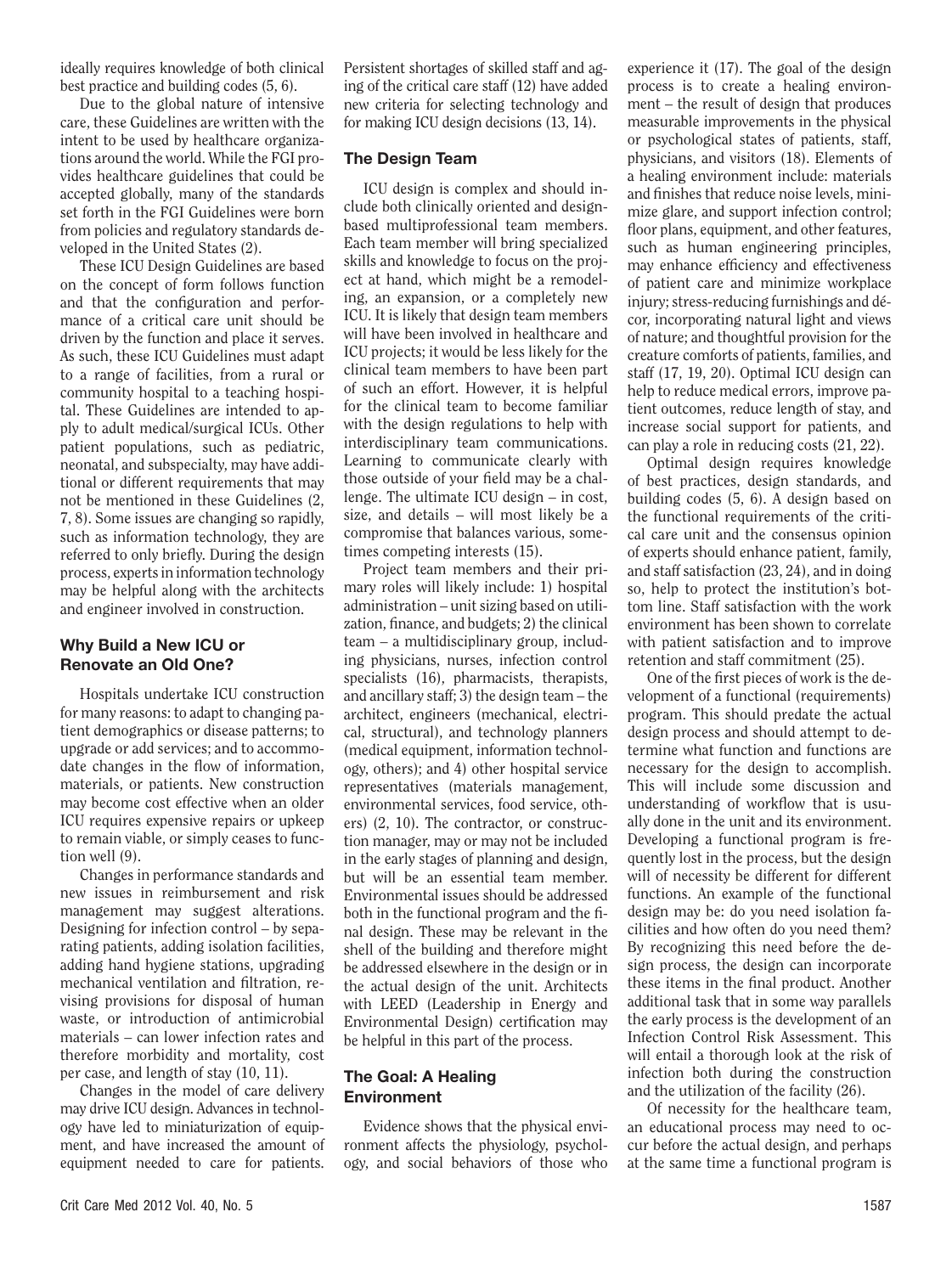being prepared, and will lead into working with the process. In addition to this document, articles and reading in the bibliography may be the basis for a large part of the educational process.

Evidence-based design allows design teams to benefit from the accumulated and ever-changing experience of others (18), just as evidence-based medicine identifies best practices in health care (27, 28). Evidencebased design is defined as "a process for the conscientious, explicit, and judicious use of current best evidence from research and practice in making critical decisions, together with an informed client, about the design of each individual and unique project" (29–31). One pathway to best practice design is to study or visit award-winning units, such as winners of the annual design contest jointly sponsored by the Society of Critical Care Medicine, American Association of Critical Care Nurses, and American Institute of Architects. Video recordings and floor plans of these units are available in a package from the Society of Critical Care Medicine (32).

# THE CRITICAL CARE UNIT

The critical care unit consists of four major zones, each housing a primary function or set of interrelated functions.

- 1) The **Patient Care Zone** consists of patient rooms and adjacent areas; its primary function is direct patient care.
- 2) The **Clinical Support Zone** consists of functions closely related to direct patient care; not only inpatient rooms but also in other areas of the unit.
- 3) The **Unit Support Zone** refers to areas of the unit where administrative, materials management, and staff support functions occur.
- 4) The **Family Support Zone** refers to areas designed to support families and visitors.

# Design for the Future

Design for an optimally functioning unit will consider the requirements of daily workflows. Designers must also look to the long term. An effective ICU design must be flexible enough to accommodate changing care practices and advances in technology over the unit's lifespan (33).

# Size and Arrangement of the Unit

For prescriptive descriptions of the ICU, the most current edition of the FGI Guidelines provides square footage requirements for selected rooms (2). Several Society of Critical Care Medicine members have consistently participated in the development of the FGI Guidelines over the course of its numerous additions. The National Fire Protection Association code defines specific limitation on exiting and smoke compartment size (34).

The traditional design of critical care units has been influenced by reliance on a single paper medical record, central monitors, and regulations promoting a single, centrally located workstation from which all beds within the unit can be observed. These conditions are changing as information systems allow the digital record to be in multiple places at once, interdisciplinary care teams become more prevalent, nursing moves closer to the bedside, families become more involved in patient care, technology advances, and functions that had been centralized become decentralized.

Unit design begins with an in-depth analysis of patient care and support functions, workflow, and hospital policies (for example, those governing visitation and family involvement in care). An inventory of equipment and supplies, both current and future, will help to determine space requirements. The Clinical and Unit Support Zones are those spaces within the unit that directly support clinical and administrative staff. The design should reduce travel distances for staff, placing frequently needed spaces, equipment, or materials as close as possible to the site of use. The Family Support Zone should meet the needs of families and visitors while avoiding disruption to care processes.

The efficient unit is small enough for care providers to be fully aware of all activities on the unit or pod, yet large enough to permit efficient staffing. Whether a centralized or decentralized design is chosen, caregivers must be able to observe patients from many points within the unit (11). Research of the Society of Critical Care Medicine Design Competition-winning units suggests that there is no single ideal geometry for ICU layout (35). Published suggestions have proposed units or patient room groupings ranging from a minimum of six beds, for reasons of efficiency and economy, to a maximum of eight to 12 beds for reasons of observation (36). If there is a need for  $>12$  beds, consider arranging them in multiple pods.

# PATIENT CARE ZONE

The Patient Care Zone refers to areas where direct patient care is provided – patient rooms and the immediately adjacent areas. Designers must consider the needs of patients and visitors, and direct care performed by staff. As critical care has evolved to integrate families into daily patient care, family needs and care functions must be incorporated into ICU design.

# Single- vs. Multi-Bed Rooms

Research has demonstrated that single rooms are superior to multi-bed rooms in terms of patient safety (11, 37–40). They also enhance privacy. Rooms providing full enclosure have been shown to increase sleep quality (41).

# Clear Floor Area

Clear floor space is space not occupied by the patient, fixed room furnishings, and equipment. It excludes other defined spaces, such as anterooms, vestibules, toilet rooms, and closets, as well as built-in equipment, such as lockers, wardrobes, and fixed casework (2). Clear floor area dimensions must allow room for services that are brought to the bedside, such as portable imaging, echocardiology, transcranial Doppler examination equipment, electrocardiogram, nuclear medicine, dialysis equipment, and more (42).

Single-patient rooms should have an optimal clearance of not less than 4 ft at the head and foot of the bed and not less than 6 ft on each side of the standard critical care bed (2). This clearance does not include space needed for staff and family support functions (43).

# Medical Utility Distribution System

The choice of system(s) for mounting and organizing electrical, medical gas, and other medical utility outlets has a major impact on patient and staff satisfaction (6, 44). The design team should consider the patient type, functional plan, staff preferences, technology trends, and potential future needs. Options for mounting and configuring medical utility outlets include the flat headwall system, fixed column, suspended column, and boom configurations. Combinations or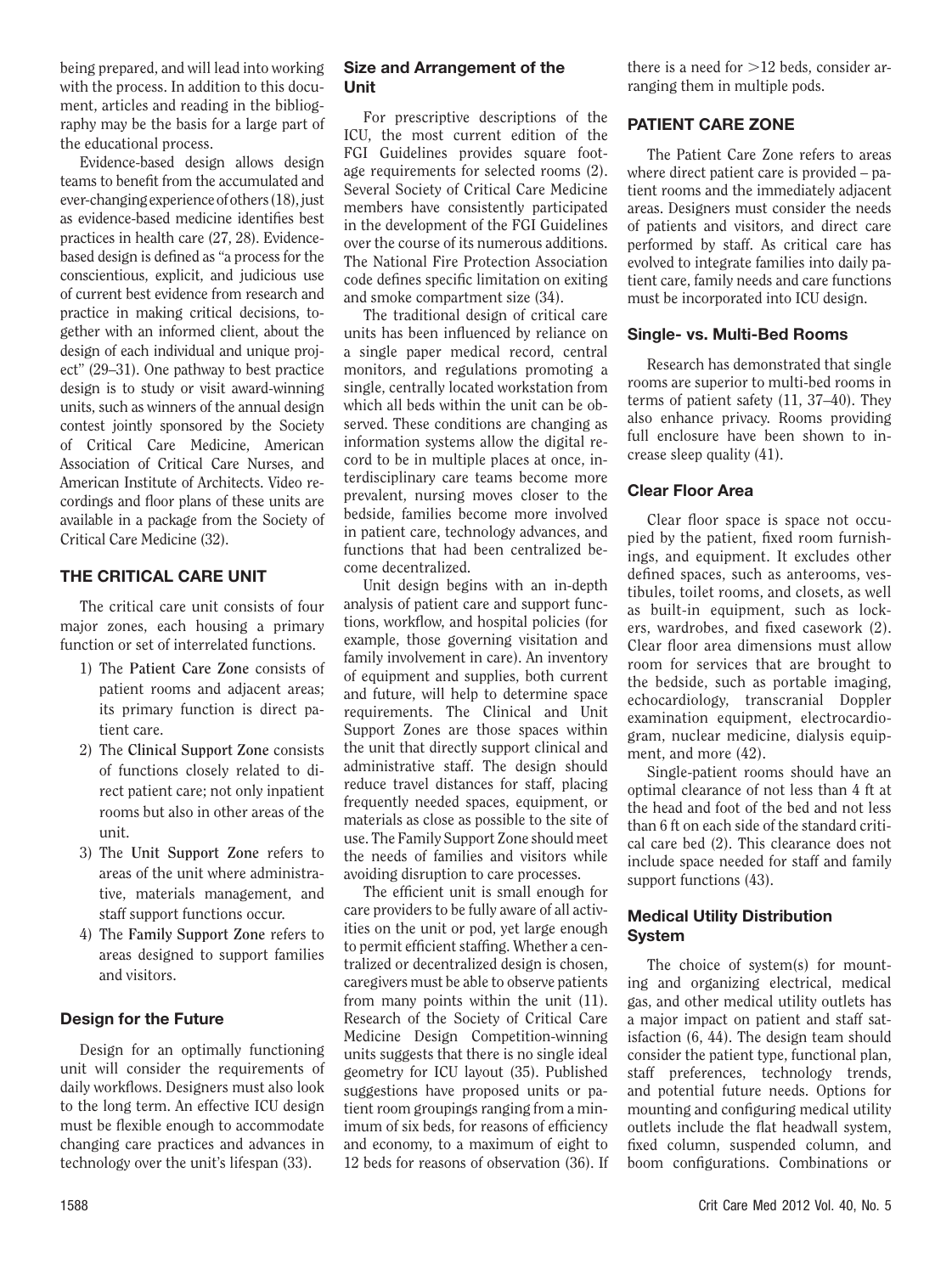hybrids of these systems may be appropriate. The medical utility distribution system will have an impact on patient room layout and size.

*Flat (or Headwall) Configuration.* The flat headwall configuration is mounted on the wall at the head of the bed. This configuration is widespread. It allows outlets to be easily arranged according to patient needs. This configuration can also create problems during a crisis or "code" situation by forcing the staff member responsible for keeping the airway clear to step over a tangle of lines, tubes, and cords.

*Column Configuration.* The column configuration has an array of outlets on a nonmovable vertical column attached to the floor and to the ceiling. The nonmovable suspended column variant hangs from the structure above. Distribution of the outlets can vary depending on the needs of the purchaser.

*Boom Configuration.* The boom configuration consists of a movable articulated arm(s). Ceiling-mounted booms offer maximum flexibility in positioning and accessing medical gas, electrical, and data outlets. There is a wall-mounted version best suited for renovations. Accessory shelves, brackets, and poles may be mounted on these devices, allowing optimal positioning of all support devices, such as monitors, computers, communication devices, and intravenous (IV) pumps. The use of booms permits maximum flexibility in bed placement. Pendant-mounted boom configurations offer immediate and unrestricted access to the patient's head during a crisis (44), but may be confusing to the patient.

*Medical Gas, Vacuum, Data, and Electrical Outlets.* Medical gas, vacuum, data, and electrical outlets need to be accessible from each side of the patient bed and arranged to provide enough room for multiple, simultaneous procedures. The design team should consult the minimal recommendations for gas, vacuum, data, and electrical outlets in the most current edition of the FGI Guidelines (2, 45), but the unit's functional program may require more than the prescribed minimum. It is recommended that 50% of the electrical outlets in the patient room should be connected to the hospital emergency power system.

The oxygen system must also be easy to access during intubation or extubation procedures. Face and aerosol masks should be accessible from either side of the bed. Because several devices use compressed air, including ventilators and pneumatic percussion devices, adequate space is needed for additional medical compressed air outlets.

Rooms may need at least five vacuum (suction) outlets for bronchoscopy, *esophagogastroduodenoscopy*, and other bedside procedures, and to accommodate patients with multiple drains (such as chest tubes and wound drains).

In an effort to embrace electronic point-of-care documentation, patient rooms may be designed to accommodate computer terminals and mobile computing solutions. If a wireless system is not provided, data ports for in-room computer terminals should be located so that clinical staff can view the patient while documenting or accessing patient information. Placement of computers should protect the confidentiality of patient data.

*IV Pumps.* Designers must provide adequate electrical outlets, as well as space, for pumps and IV bags for administering IV fluids and medications, as indicated by the interdisciplinary care team. Most pumps connect electronically to patient monitoring or data acquisition systems.

*Medications.* Medication needed on a frequent or emergency basis must be readily available either within or near patient rooms. A computer-controlled dispensing system will fulfill this requirement (See Preparing and Dispensing Patient Medications in the following section). Bedside medication storage should be secure and able to accommodate large or odd-sized articles, such as IV bags and large syringes. To reduce staff travel, consideration may be given to placing a small refrigerator in patient rooms for medications that must remain cold, or provide a central refrigerator for staff to access medications.

*Supplies.* In-room storage and handling of patient care supplies must minimize on-hand inventory and waste while economizing efforts of the bedside staff. Infection control is an important consideration and storage for clean and soiled items must prevent cross contamination by visitors and staff, and between the patient's gastrointestinal and pulmonary tracts. The design should provide adequate, convenient space to handle linen during changes, a clean, dry surface (fixed or portable) for stacking clean linen, and a hamper for soiled linen. Separate storage should be provided for clean and used gloves, gowns, hair coverings, shoe covers, and eye protection.

#### Doors

The door system should be sized to permit rapid movement of patients, bariatric beds, equipment, and personnel into or out of patient rooms in the event of a crisis. Sliding glass doors with breakaway capacity may provide beneficial additional width as well as increased visibility to the patient.

#### Windows

Natural light is essential to the wellbeing of patients and staff (17), and is required by most codes. Each patient care space should provide visual access to the outdoors, other than skylights, with not less than one window of appropriate size per patient bed area (46). Window coverings should be easy to clean, in accordance with infection control guidelines.

Providing patients an outside view (47) – preferably overlooking a garden, courtyard, or other natural setting – may help relieve anxiety and stress  $(17)$ , improve care, enhance patients' comfort, and improve patient orientation. In cases where a patient's bed must face the interior of the unit to permit close observation by staff, an adjustable mirror mounted on the wall or ceiling may provide the patient a view of the outdoors.

#### Patient Room Furnishings

Critical care patient rooms, at a minimum, contain the following: a hospital bed designed for the critically ill patient; one chair suitable for use by the patient and one additional chair for visitors (both with cleanable upholstery); soiled linen collection hamper or similar device; containers to collect trash and waste products; and containers to collect hazardous waste products, such as needles and syringes (48). The use of specialty and special-sized beds should be remembered when calculating required bed space (49).

To create a comfortable environment for patient healing, rooms should include a clock, a calendar, and tack boards or similar devices to permit patients and families to personalize the room. Whiteboards should also be provided to allow patients and their families to be aware of their care team. Horizontal surfaces should be provided for greeting cards, photos, and other creature comforts, and placed where patients can see them.

The unit's functional design may allow for, or require, patient and family education. Appropriate materials should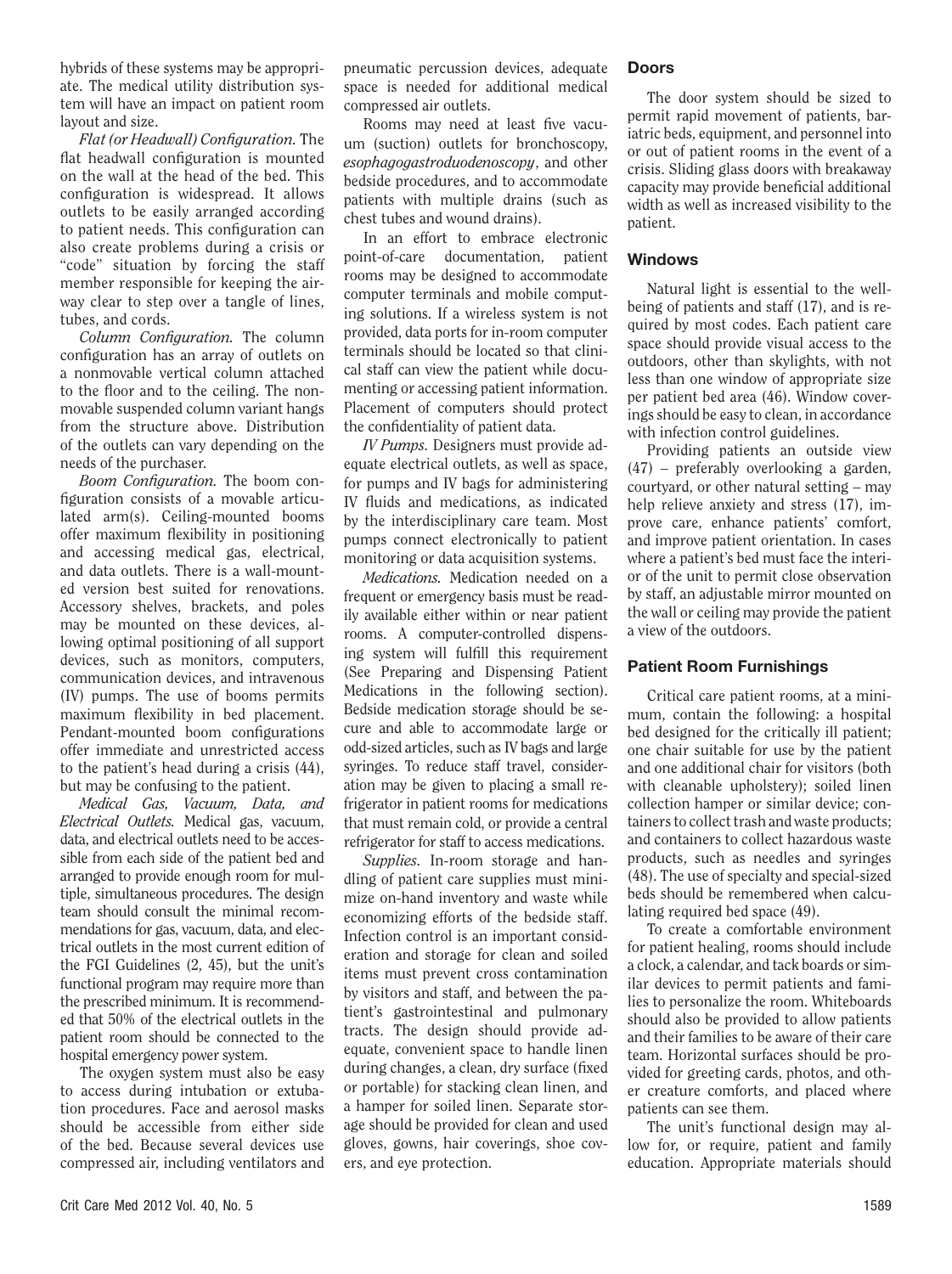be provided to serve this purpose and to communicate general information about the institution. Each patient room may be equipped with a television and educational/entertainment system, controllable by the patient or family, to support patient education goals and also to provide positive distraction and entertainment.

*Clothing and Personal Effects.* The design should include secure storage of patient and family clothing and limited personal effects.

# Family Accommodations

Workflow and clear-space requirements will drive design decisions about how best to meet family needs and integrate families into patient care. Families may be accommodated in a designated Family Support Zone in or near the unit, in patient rooms, or in some combination of the two. For in-room overnight stays by family members, a variety of fold-out furniture options are available. Another option is to design hotel-type patient suites, where a family space adjoining the patient room might provide a desk, Internet and telephone access, and secure storage for a limited number of personal possessions.

#### Room Décor

Pleasant surroundings for patients and staff promote increased comfort, and in some cases, improved outcomes (50–53). Color schemes can affect mood and stress levels. Scenes of nature in greens and blues have been shown to decrease stress levels for patients (54) and are probably helpful for families and caregivers. Pictures and artwork can be selected and placed appropriately for patients, families, and caregivers (55). For bed-ridden patients, the ceiling is most often what is seen. Attention early in the design process will ensure the implementation of positive distractions in addition to required ceiling-mounted medical equipment, such as a selection of images that can be incorporated into ceilings.

Critically ill patients often suffer from delirium (56) and there is evidence that pictures and images featuring geometric designs or abstract art should be avoided (55). Similarly, avoid the use of bold patterns on horizontal surfaces, window coverings, and furniture upholstery.

#### Temperature Control

In consultation with the care team, patients and families should be able to control patient room temperature (57).

#### Lighting

Patients exposed to increased intensity of natural sunlight have been shown to experience less perceived stress, use fewer analgesics, and have improved sleep quality and quantity (58, 59). Bright light, both natural and artificial, has been shown to reduce depression among patients (22). Artificial light for general illumination and specific tasks is essential. Consult recommendations for lighting levels developed by the Illuminating Engineers Society of North America, outlined in the Illuminating Engineers Society of North America Handbook (60).

A high-intensity light source for clinical procedures should be readily accessible. This light source may be portable, or wall or ceiling fixed. To prevent burns, incandescent and halogen light sources should be avoided, or if used, covered by a lens or diffuser. Flexible arms, if used with this light source, must be mechanically controlled to prevent the lamp from contacting bed linen. Each patient bed should also have a reading light that can be easily controlled by the patient.

General illumination should feature adjustable lighting levels, designed to minimize glare within the patients' sightline. Indirect lighting is preferred. Adjustable low-level illumination should support observation and movement around the patient at night or whenever the patient requires rest. It is recommended that emergency lighting and light intensity for tasks, such as charting or data entry, comply with the Illuminating Engineers Society of North America recommendations (60).

If space is provided to accommodate the family, appropriate lighting should be provided. This may include a reading light source designed not to disturb a sleeping patient.

#### Lifting Devices

Several studies have found that workrelated injuries have become a major problem on critical care units, and lifting is one of the most common causes of injury (61, 62). To enhance patient and caregiver safety, mechanical lift devices can be built into the ceiling, or mobile lifts can be provided (63, 64). If mobile lifts are provided, storage space must also be provided in close proximity to the patient room.

#### Hand Hygiene, Toilet Facilities, and Fluid Disposal

A variety of fixtures and options are available for fluid disposal, hand washing, and toilet facilities in patient rooms.

*Hand Hygiene.* Evidence suggests that the presence of both soap and water and alcohol gel systems are required for maximum performance and hand hygiene adherence (65, 66).

Sinks. Sinks in patient rooms should be placed near the entrance and near disposal systems (2, 66, 67). Dispensers for soap should be located near the sink. A paper towel dispenser and trash receptacle should be next to the sink to minimize dripping of water onto adjacent surfaces. Sinks should enable hands-free operation (68). Foot-controlled devices are not recommended, since the design and mounting methods for these devices create difficult housekeeping and infection control conditions.

Alcohol gel dispensers. Alcohol gel dispensers with effective disinfectants should be located for convenience in the patient room as well as in other staff locations around the unit. In the patient room, this can include locations proximate to a handwashing sink and near the head or foot of the bed. Placement of devices at the threshold or place of entry of each room allows for ease of access and a visual reminder for hand hygiene.

*Toilets.* Relatively few intensive care patients are expected to use a conventional toilet. Exceptions may include patients under observation, or before discharge. Shared toilets can be a source of cross contamination.

Toilet options for patients with limited mobility. Room design should afford privacy in the use of mobile commode chairs, or bedpans for patients who cannot get out of bed. Swing-out or fold-down commodes are not recommended because they create infection control concerns and may not be rated for bariatric patients. A fluiddisposal or bedpan flushing device should be available in each patient room or as part of an adjacent toilet. Some bedpan washers can create aerosol sprays with biological contaminants (69). If used, barriers that protect the staff member from exposure, or sealed models, should be part of the design. A closed macerator system in conjunction with disposable bedpans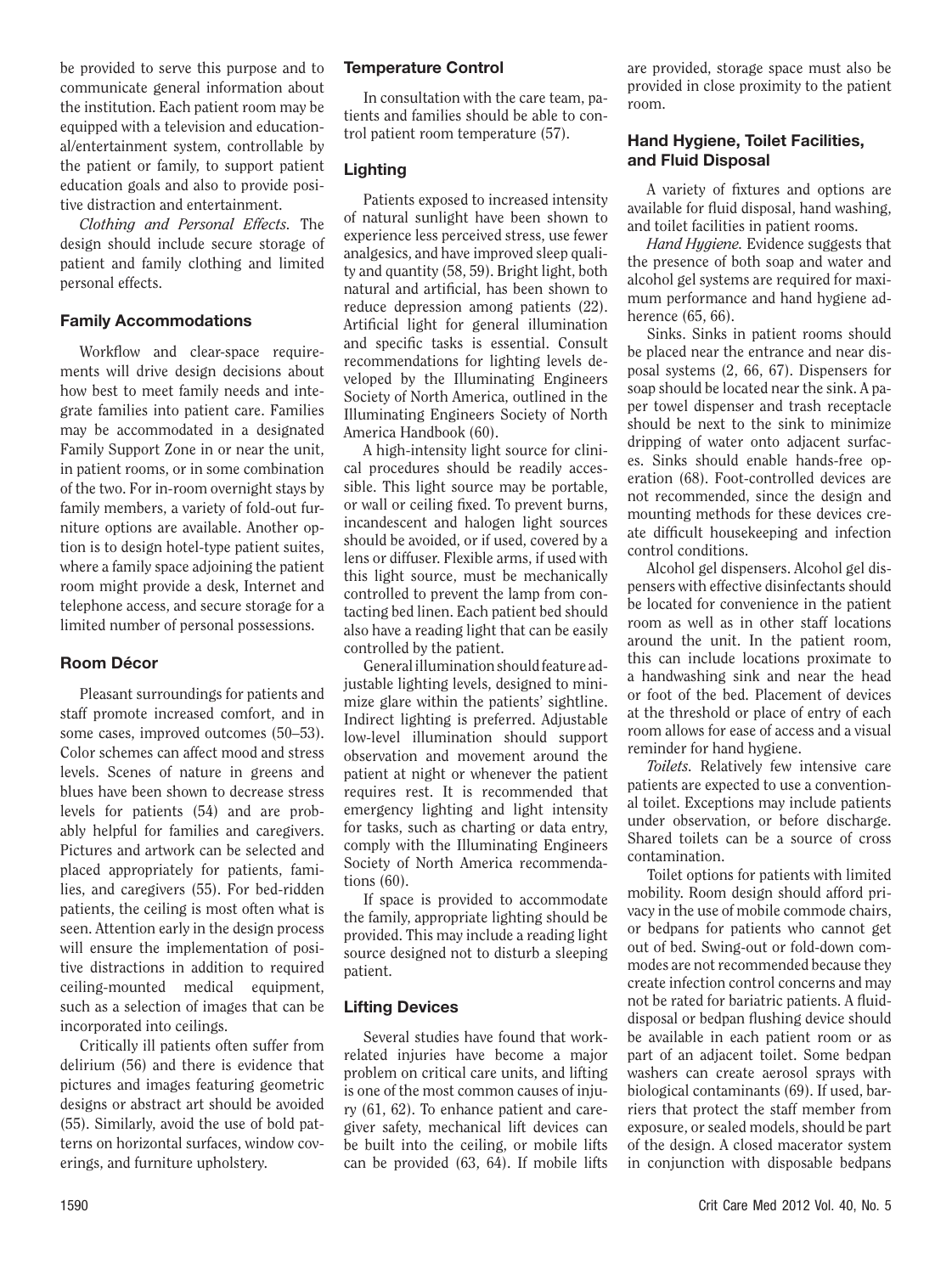and basins or a sealed bedpan cleaner is a desirable substitute for a bedpan washer attached to a conventional toilet (70).

Toilets for bariatric patients. Designers should consider the needs of bariatric patients, such as providing floor-mounted fixtures that have greater bearing capacity (71).

*Fluid Disposal.* Each patient room should have direct access to a fixture for the disposal of fluids. Closed systems that do not spread aerosols are preferred. Options include macerators, bedpan washer/sterilizers, or clinical sinks placed within the room or between two rooms. A toilet (water closet) fixture may also satisfy the requirement for fluid and waste disposal. If fluid disposal is not made available in the room or in a connecting room, it should be provided in close proximity via the corridor, although this option is not optimal.

# Dialysis Equipment

If the design requirements include bedside renal dialysis or continuous renal replacement therapy, appropriately conditioned water and drain facilities must be provided, with the capacity to deliver deionized water if necessary. Water and drain connections should be separate from handwashing sinks and located so that dialysis equipment can be placed on either side of the patient's bed.

# Sharps and Device Disposal

Management of sharps, such as needles, blades, wires, and devices soiled with body fluids, feces, and urine, necessitates serious design consideration. Sharps containers must be placed within patient rooms where they are visible and within reach, be placed in an area free from obstruction, and in some cases, be portable. Large sharps containers allow easy and safe disposal of sharps from invasive procedures (72). Smaller bedside containers often cannot hold larger items, such as guide wires and catheters.

# Isolation

For infectious patients, formal isolation facilities must be available when the functional program dictates (2, 73). Negative pressure, relative to adjacent spaces, can be used to prevent the spread of airborne pathogens from an infected patient. If an anteroom or alcove is provided, it should afford space for staff to don protective (universal precaution) garments and equipment before entering the isolation room (74). The number or percentage of isolation rooms in a critical care unit is dependent upon circumstances of the institution (2).

For patients who require protection from infection, positive pressure in the room's air handling system ensures that airborne external contaminants will not enter the room's environment. When determining the percentage of isolation rooms in a unit, infection control personnel should be involved to define the number of isolation rooms.

# Pet Visitation

Pet visitation has been shown to be therapeutic. This may be of particular value to long-term patients. If the functional program includes pet visitation, then the unit design must accommodate it. Infection control protocols must be carefully followed (75–79).

# CLINICAL SUPPORT ZONE

Clinical support functions include all unit functions related to diagnosis and treatment of patients. Some of these functions may take place within patient rooms and adjacent areas, while others may happen elsewhere on the unit or the hospital, or even in remote locations.

Careful analysis of workflow and patient care processes is needed to optimize design of the Clinical Support Zone. Certain clinical support functions meet immediate or emergency needs. For these, it is critical to consider both proximity to patients and ease of access for staff. The intermittent need for some services lends themselves to greater centralization.

# Emergency Eyewash Station

Workers in the ICU are exposed to many hazardous fluids. Despite universal precautions, splashes of chemicals/bodily fluids can occur. The institution will need to determine whether an emergency eyewash station may be used to address the issue.

# Team Work Areas

The quality of patient care has been shown to improve when delivered by a multidisciplinary team of clinician specialists, pharmacists (80, 81), respiratory and other therapists, dieticians, social service professionals, chaplains, and other health professionals (12). This document uses the term "Interdisciplinary Team Center" (ITC) to describe a central location for supporting team interaction and certain centralized activities. Additional work areas, both general and function specific (such as an imaging room, or a space for preparing and dispensing patient medications), may be placed around or near the ITC as the functional program dictates. All work areas should provide adequate, convenient storage for reference manuals, policy or procedure manuals, hospital formularies, telephone lists and other paper resource materials needed by users, as well as sufficient computer, data, and telecommunications ports.

# Physiologic Monitoring

There is perhaps no better way of monitoring a patient than by direct visualization. There is a link between poor visualization of patients by nursing staff and physicians and patient mortality (82). To achieve direct visualization, each patient's face and body position should be easily seen from the main ICU corridor or from the ITC. A decentralized unit design should provide a clear view of patients from decentralized work areas. For safety reasons, each patient should be visible from more than one workstation if possible.

*Centralized Monitoring.* The ITC will usually house centralized monitoring devices. Designers should consider available space and the ratio of staff to patients. Space should be allocated not only for monitoring devices, but for printers and other support equipment. Monitoring functions should not infringe upon clerical functions. Monitors should be positioned to enable medical staff to easily see and hear patients from multiple vantage points. New technology, including text messaging, allows unique alarms to alert staff to changes in patient parameters, malfunctioning devices, or life-threatening situations, and the design should accommodate this technology (83).

*Remote Monitoring (Electronic ICU)* (84–86). ICUs may want to send physiologic and patient trend data to specialists at remote locations in the hospital or elsewhere. To support the electronic ICU model, robust video observation, physiologic monitoring, and communications links must be provided in every patient room. Remote monitoring locations must include adequate space for video monitors, physiologic parameter monitors, computer workstations, desks, and chairs, as well as telephones and other devices to communicate with ICU staff. The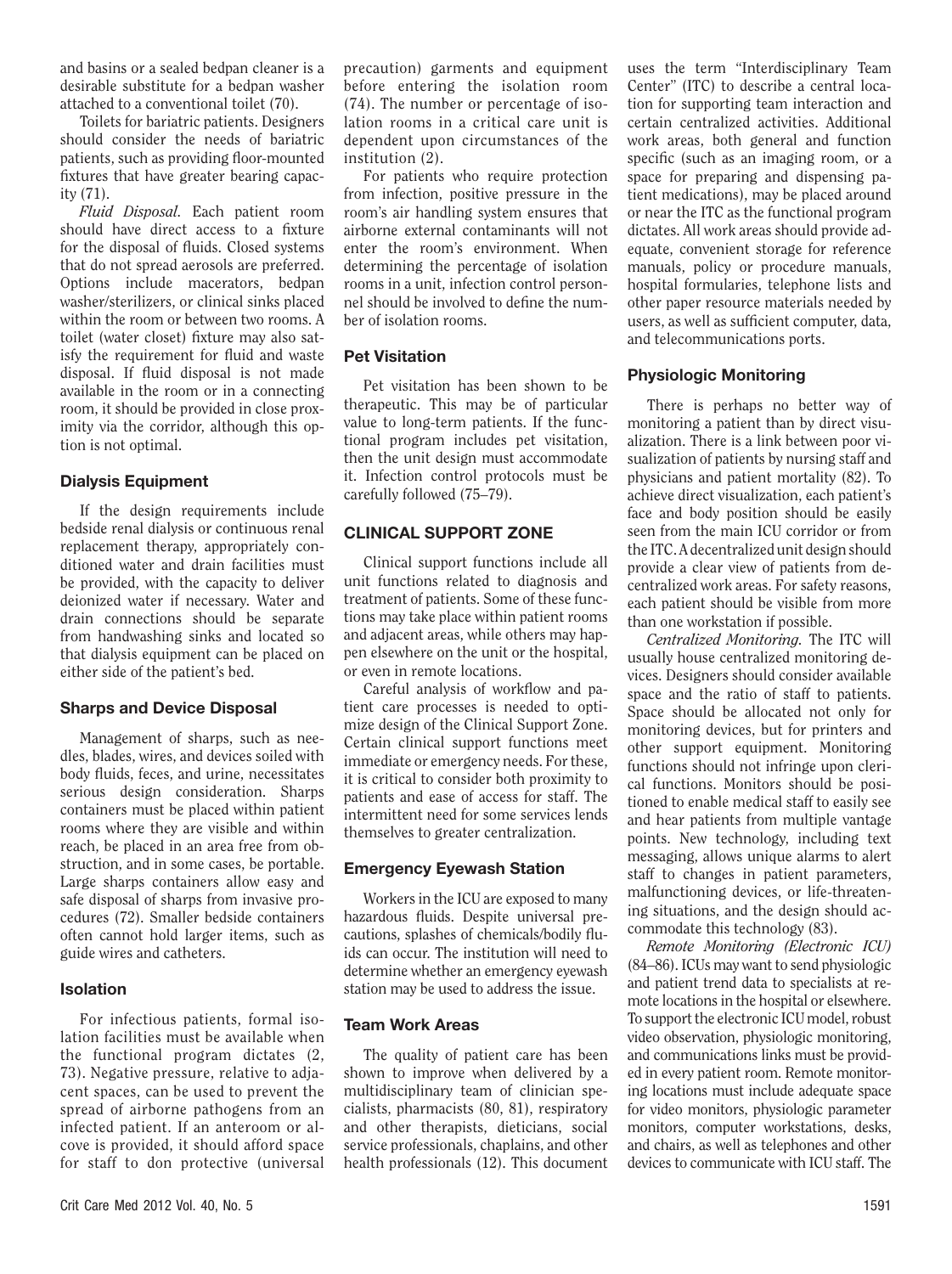lighting and environment of remote monitoring rooms should promote concentration. If the remote monitoring location is isolated, a staff toilet should be considered as part of the suite.

# Order Entry

Clearly organized workspace for unit staff and patient care coordinators should be located in the ITC to help improve communication, facilitate ordering, and expedite care. This area should include dedicated computers, telephone, paper forms, pneumatic tube, fax machine, and digital technology used for order entry within easy reach of staff. Computer-based order entry systems are powerful emerging technologies (87). If such a system is not in current use, provisions should be made for its future use.

# Documentation and Review

Medical rounds provide healthcare professionals with the opportunity to develop integrated care plans (88). In the ICU, multidisciplinary rounds often occur in various formats (89). Studies have documented the benefits of multidisciplinary rounds, such as reductions in cost and length of hospital stay (90), reduced mortality rates (89), and an association between multidisciplinary care teams and a lower risk of death among patients in the ICU (91). Staff physicians often develop a preference for either bedside or conference room rounds (90), implying that unit design and layout should be able to accommodate various rounding preferences and styles. Physical multidisciplinary rounding in teaching hospitals can become an event including a dozen people or more, many utilizing portable computers. The impact of a large number of people moving through the ICU influences corridor width and acoustic needs. Mobile data entry devices, such as workstations on wheels, are being increasingly used on rounds. Overall unit configurations can place limitations on how and where these devices are used and on the mobility of clinical work. Consideration should be given to types and numbers of devices used, the nature of their use, and the physical layout of the ICU (92).

The number of staff who may be rounding or consulting with the patient at one time should help define the amount of work surface space required for documentation and review of patient records. Areas supporting documentation and review should be located and designed

to minimize distractions and potential errors.

# Pharmacy Services

The design of the unit must consider the pharmaceutical delivery functional process (93). Whether the ICU relies on the hospital pharmacy or a satellite pharmacy within or near the ICU, pharmacy services should be readily accessible, available 24/7, and provide all medications needed. Space in the unit should be designated for point-of-care pharmacist activity and may include a dedicated computer terminal and work station. Pneumatic tube systems may be used to transport pharmaceuticals to and from the main pharmacy.

Satellite pharmacies within or near the ICU can allow for immediate access to medications prepared by a pharmacist, decreasing medication delivery time. These spaces may also be sized for larger equipment. If a satellite pharmacy serves the unit, medication prep and storage may be less extensive than for units that rely on a main hospital pharmacy.

# Preparing and Dispensing Patient Medications

Receiving and organizing prescriptions prepared elsewhere can occur in a central location in the ICU, or can be decentralized closer to the patient, and in some cases may be both centralized and decentralized. For mixing IV fluids and other preparations, if done within the ICU, a location close to the ITC, or easily accessible from decentralized work stations, is recommended.

Medication delivery systems may be automated. Automated medication dispensing systems should be easily accessible in life-threatening clinical situations. Larger ICUs should consider more than one automated delivery system. Some systems may require additional electrical outlets or data port connections.

*Medication Rooms*. Secured medication rooms should provide adequate space for medication storage, a refrigerator restricted to pharmaceuticals, space for an automated dispensing machine or a secure lock system for controlled substances and patient-specific medications, and a handsfree hot/cold sink. Ample countertop space and disposable sharps containers should be provided. Windows should allow visualization of the patient area during medication retrieval and preparation. Medication rooms should provide computer access to medication references and electronic patient records. A telephone is beneficial for communication with the pharmacy. An intercom or other device will permit communication with patient rooms and the rest of the unit.

Wall space should be available for posting information on drug interactions or specialized instructions. Cabinets or drawers should also be available for stock supplies of one-time use vials and storage of equipment, such as syringes, alcohol pads, and needles.

Interruptions, noise, and poor lighting may negatively affect accuracy of medication dispensing. Proper illumination, including task lighting without shadows or glare, can help to minimize medication errors (94, 95). The Illuminating Engineering Society of North America has published recommended illumination levels for medication dispensing areas (60). To control for noise and distractions, the medication room may be enclosed to assist in concentration (96).

The medication room should be large enough to accommodate at least two staff, a nurse and a colleague who is double checking accuracy, without disruption or interruption. It should be proximal to the ITC or easily accessible from decentralized work stations.

# Laboratory

ICUs must have access to 24-hr clinical laboratory services. These can be provided by the central hospital laboratory or a satellite laboratory within or near the ICU. If satellite facilities are implemented, they must provide minimum chemistry and hematology testing, including arterial blood gas analysis and mixed venous blood gas analysis. Space on the unit may be allocated for point-of-care bedside testing equipment. If blood gas analysis is frequent in the unit, consideration of space for a blood gas analyzer, including cooximetry, may be included in the overall design. With the increasing prevalence of drug-resistant pathogens, care should be taken to provide for separate storage and handling of specimens from patients in isolation rooms. Pneumatic tube systems may be used for rapid transport of specimens to and from the laboratory.

# Imaging

Imaging services should be readily accessible to the ICU. The unit should provide adequate storage for portable imaging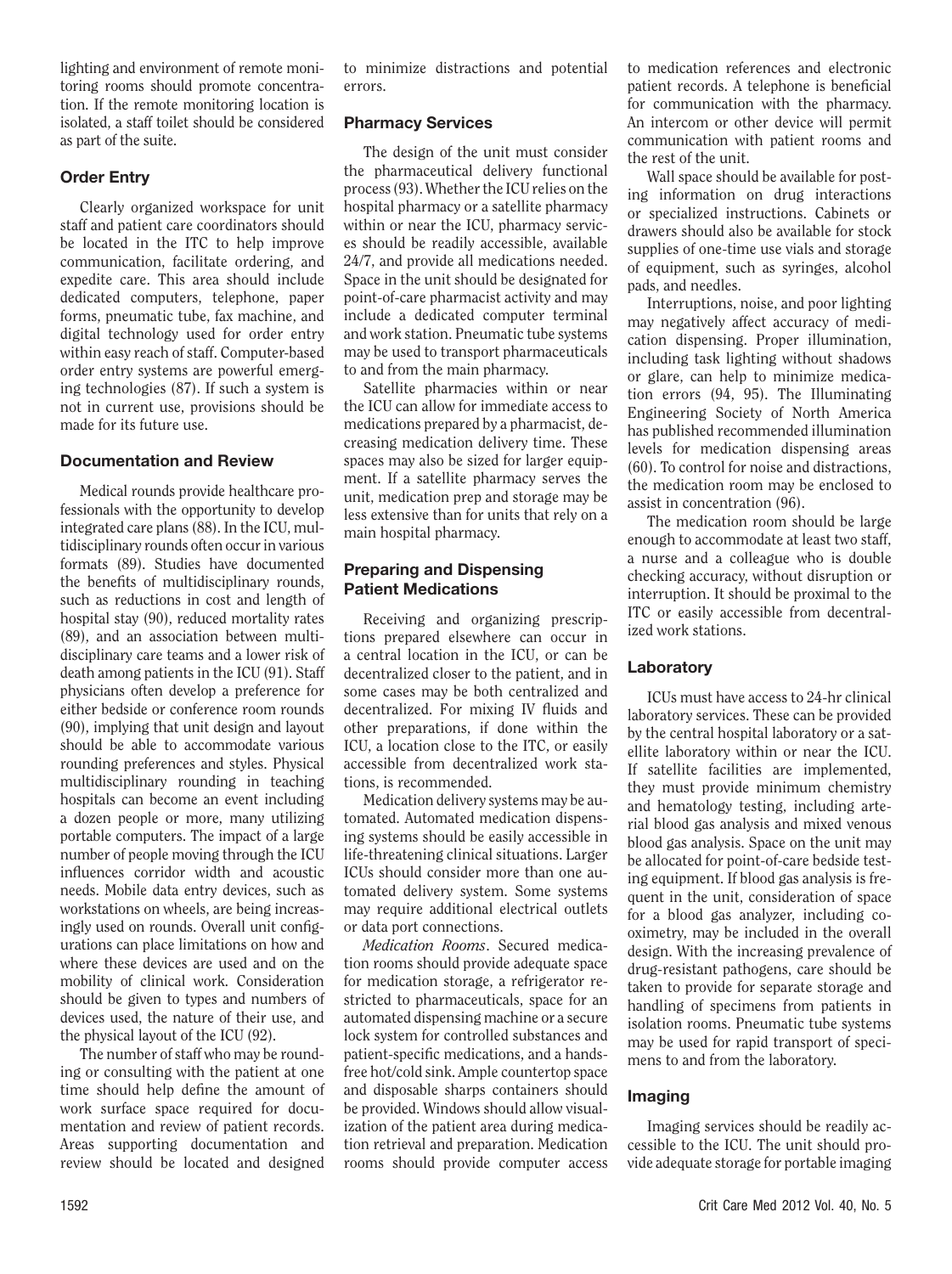machines. The patient archive communication system and a reading room with film-view boxes and/or digital access with high-resolution screens should be available within or adjacent to the unit.

# Respiratory Therapy

A respiratory therapist is frequently a part of the critical care team and respiratory equipment and supplies are constantly in use (6). A respiratory therapy office, department, or support space within or near the ICU provides storage for supplies and equipment, such as ventilators and oxygen tanks, including separate storage for soiled equipment.

# Specialized Procedure Areas

The patient room should be designed to accommodate certain imaging or invasive procedures. Areas for specialized medical procedures may be developed adjacent to or near the ICU, such as a cardiac catheterization laboratory adjacent to a cardiac ICU. The functional requirements for the unit will dictate the need for procedure rooms. Due to equipment and staffing costs, a cost-benefit analysis should assess the probable number of cases requiring these highly specialized rooms, currently and over the lifespan of the unit.

# Emergency Equipment and **Supplies**

Provisions should be made for storage and rapid retrieval of one or more "crash carts" with emergency life-support equipment and supplies containing equipment, such as "difficult airway" carts, central venous access carts, and fiberoptic bronchoscopy carts (2). Institutional policies governing the ratio of crash carts to patient beds will dictate how much space to allocate. Emergency carts can be located in visible alcoves along a corridor with an uninterrupted power supply to charge the equipment's batteries. They should not be stored in a room or behind a door where they may be hard to find in a crisis. There should be sufficient storage for other emergency equipment and supplies. The design should consider space needed for an emergency oxygen tank and extension cords.

# Nonemergency Equipment

Multiple areas should be allocated for storing nonemergency equipment, such as specialty beds, stretchers, wheelchairs, isolation carts, traction devices, diagnostic equipment, bronchoscopy carts, and other specialty carts. Some ICUs may stock duplicates of equipment used daily at the patient bedside, such as Doppler machines – one for patients in isolation, and one for other patients. The unit must provide adequate – and separate – storage for such equipment.

Storage locations for electrical devices (such as transport monitors, IV pumps, and monitoring equipment) should provide adequate electrical outlets for charging. Horizontal storage (shelving) should be planned, and space allocated for other support equipment specific to the ICU, such as blanket warmers, blood transfusion refrigerators, patient cooling devices, and equipment to house products that enhance patient bathing, such as chlorhexidine-impregnated cloths. Several studies have shown the benefit of these products for infection prevention (97–99).

*Hazardous Waste.* Storage space for hazardous materials, such as "red bags," sharps, and radioactive materials, should be planned. Prompt removal of these items from the bedside to a separate location reduces risk to the patient and medical staff personnel. Policies and procedures for the institution should direct disposal and storage of such items. This function can be co-located with the soiled utility space.

# Patient Nourishment

Dedicated spaces should provide food, drink, and ice for patients, with minimal facilities for preparation. A sink with hot and cold water must be available. Some ICUs may need to accommodate dietary carts; such carts should be stored away from clinical areas. Automated dispensers for ice, coffee, and water should be conveniently located. Facilities must be readily accessible to personnel.

Additional nourishment spaces may be provided for family or visitors – many ICUs place these facilities in or near the family/visitor lounge. Such facilities should provide adequate refrigerator/freezer and storage space. A microwave oven may be useful. For more information, refer to the Family Care Zone section.

# Patient Transportation

ICU design must consider both vertical and horizontal transport paths. Patient elevators should be deep and wide enough to accommodate patient beds, support equipment, and transportation staff. Some elevators have electrical power supplies for emergency use. Separate elevators for service traffic are recommended. Other considerations include corridor widths, door-swing directions, and timed holdopen hardware. Emergency power sources should be available in the event of medical equipment battery depletion during patient transport.

# UNIT SUPPORT ZONE

The unit support zone encompasses areas where administrative, logistic, and staff support functions are performed.

# Administrative Functions

A variety of offices and conference spaces can be located within the unit but somewhat remote from the Patient Care Zone. This will reduce cross traffic with patients and family members yet provide an administrative area conducive to concentrated work.

The ICU may include a dedicated space for the interdisciplinary team to prepare "change-of-shift" reports. Some members of the interdisciplinary team may require office space for management, education, and clinical specialty purposes. If offices must be shared, consideration should be given to the need for occasional privacy. Office spaces should be large enough to include necessary equipment and comfortable furnishings. The unit should contain spaces for staff meetings and consultation with families. Many of these needs may occur simultaneously.

*Multipurpose Conference Room.* There is a need for larger meetings than can occur in individual offices. A large conference room or classroom proportionate with staff size can accommodate a variety of needs, including educational/training conferences, multidisciplinary staff meetings, formal didactic rounds and impromptu meetings, in-service education, or debriefings.

This room should have audiovisual equipment capable of upgrade and highspeed Internet connections. It should include an erasable marker board and "flipcharts," flexible (expandable) table options, and comfortable seating, including a supply of stackable chairs for the occasional larger group. It should contain access to the hospital/health information system and picture archiving and communication system monitors, emergency cardiac arrest alarms, and a telephone or other intercommunication system linking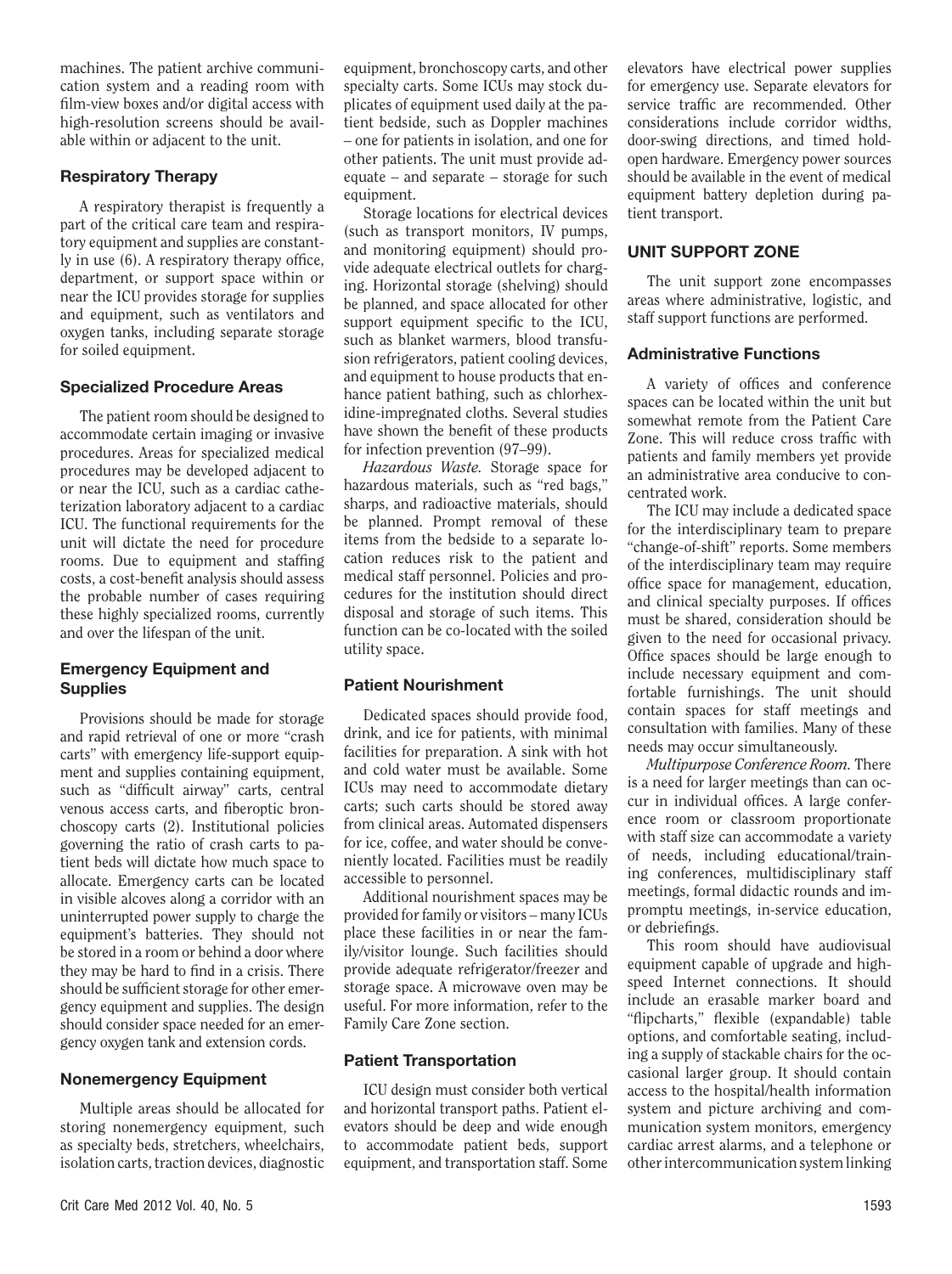to the ICU. It is preferable to designate a separate space for the staff lounge.

# Materials Management and Housekeeping Functions

The design must consider how supplies will be delivered from central supply processing and bulk stores. Some institutions use satellite materials management locations dedicated to serving the ICUs. Dispensing machinery can track per-patient use of materials and thus help with billing. Floor space for this equipment needs to be provided. These spaces can include utility rooms, work rooms, supply rooms, and holding functions.

*Supplies.* Supplies of all kinds – whether linen, paper goods, patient care items, or administrative forms – are typically delivered to the unit immediately if required for patient treatment daily, or weekly. These may be transported via dedicated lifts. Supplies may arrive on carts or pallets. To control infection, boxes and containers should be opened outside the unit, and transferred to on-unit storage. If possible, circulation paths for supply carts should be segregated from clinical zones and family areas, both vertically (via elevators) and horizontally (via corridors or passageways).

*Clean Utility/Workroom.* A place is needed for storing all clean and sterile supplies, both disposable and reprocessed. It should be centrally located, easily accessed by multidisciplinary staff, segregated from the soiled utility room, and large enough to accommodate rolling carts (such as linen carts and IV medication pumps). The primary clean utility room may be supplemented by satellite work locations proximal to patient beds. If the unit is large or in a pod format, designers may want to provide multiple clean utility rooms and/or allocate dedicated linen storage space per pod. Providing alcoves for mobile bedside carts within rooms can reduce clutter outside rooms.

Clean utility/workrooms should contain a work counter and handwashing station. Easy-to-clean shelving and storage cabinets should be off the floor and within easy reach. Security is a consideration, since syringes and sharps may be stored there.

*Soiled Utility/Workroom.* The soiled utility room should be physically separated from, and have no direct connection to, the clean utility/workroom. They may provide temporary storage for carts containing patient meal trays not yet collected by

dietary personnel, and for used and soiled items that will be reprocessed or disposed of elsewhere. Holding spaces should be sized according to anticipated soiled materials volume, and organized to accommodate several categories of waste, including hazardous materials. Steps should be taken to reduce overall waste. Disposal procedures will vary by hospital.

The soiled utility room should include a hot and cold running water sink and clinical sink with a flushing rim feature, adequate countertop space, and space for cleaning supplies. A variety of containers, such as cans, bins, bags, and hampers, may be required to hold different categories of soiled materials, including linen, trash, and hazardous (red bag) waste. Because disposal of hazardous materials is becoming increasingly expensive, steps should be taken to reduce its volume.

*Housekeeping.* The unit should provide adequate storage space for housekeeping equipment and supplies, such as housekeeping carts, vacuums, buffers, mops, buckets, and ladders. To secure equipment, consider implementing a keypad or other control system.

# Staff Support Functions

ICU staff members need places to sleep, eat, relax, take care of personal needs, and store their belongings.

*On-call Rooms.* Short naps or sleep breaks may enable medical staff to function better and reduce errors (100–102). On-call rooms for members of the interdisciplinary team should be available as dictated by the functional program, preferably within or adjacent to the unit, or at a minimum, on the same floor. Separate rooms should be provided for men and women. Telephones or intercoms should link on-call rooms to the ICU, and cardiac arrest/emergency alarms must be audible. Computer access to patient medical records and picture archiving and communication systems would be ideal. Toilet and shower facilities should be provided, and these facilities should be accessible.

*Staff Lounge.* A staff lounge in or near the ICU should provide a private, comfortable, spacious, and relaxing environment. The lounge should include comfortable seating, a table with chairs for dining, and food storage and preparation facilities, including a large refrigerator, microwave oven, and coffee dispenser or coffee maker (52). Computer access is desirable, and an area for staff mailboxes should be included. Critical information for staff members may be displayed on a bulletin board in the lounge or near staff restrooms.

The staff lounge should be linked to the ICU by telephone or intercom, and emergency cardiac arrest alarms must be audible. The room should be separated from public areas. If possible, windows to the outdoors should provide a view of nature. The lounge should be ventilated to remove food smells from patient care and public areas.

There are pros, cons, and precautions needed for including televisions for staff (53). Televisions may serve not only as entertainment, but also as a source of critical information during a public crisis or emergency situation. Televisions, if provided, should feature cable or satellite access.

*Staff Restrooms.* Restrooms clearly designated for staff and designed to meet accessible requirements should minimize time away from duty, yet ensure privacy (103). Toilets should not open directly into the staff lounge. If the unit is large or contains several pods, multiple staff restrooms should be considered. Separate male and female restrooms are recommended and should include a toilet, handwashing sink, dispensers for soap and waterless hand cleaner, hand drying means, waste receptacle, and mirror. A storage cabinet and shelving would be helpful.

*Lockers.* A secure space for lockers for staff belongings may be allocated within or adjacent to the staff lounge. In larger facilities, these spaces may be designated for different segments of the staff or shared by more than one unit. Because many nurses or other staff may prefer to keep some belongings at the patient bedside or at work stations, designers should consider providing secure drawers or shelves at these locations.

# FAMILY SUPPORT ZONE

The Family Support Zone consists of those spaces and functions outside of the patient room to serve family and visitors. Family support has been recognized as a significant factor in patient recovery and reduced morbidity (104), so it is an important element to be considered.

# Signage and Wayfinding

Patient room numbers should be clearly marked. Directional signage should be easy to read, understand, and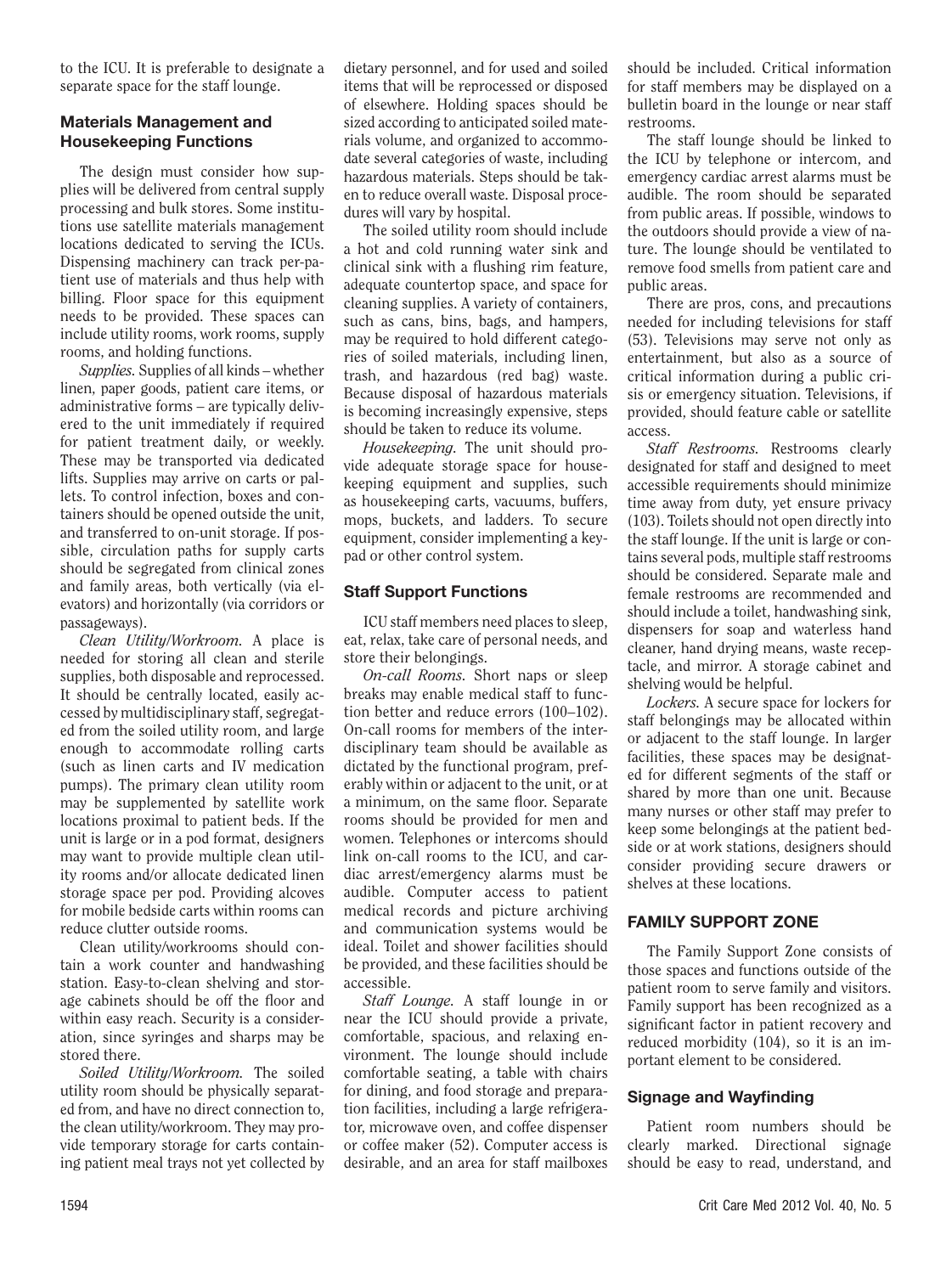follow. In many locations, multilingual signage should be considered. Wayfinding techniques, such as landmarks, art, and floor patterns may be considered (105). Clearly worded requests to turn off cellular telephones, explaining the potential of interference with vital life support and telemetry monitoring, should be posted at ICU access points and in waiting rooms or family support areas (106, 107). Signage should also be posted to remind staff to turn their pagers to "vibrate" mode.

#### Family Lounge

A family and visitor's lounge should be provided adjacent to or near each ICU pod, located so as to avoid disrupting patient, staff, and supply circulation patterns. Family members will tend to cluster immediately outside the patient's room or the unit if the lounge is perceived to be too far from the ICU. Family and visitors' lounges may be decentralized around the ICU, closer to patient rooms.

A lounge must provide for the multifaceted needs of families and visitors, affording a comfortable space to wait, privacy for conversations with healthcare personnel, communications within and beyond the ICU, and basic amenities. Seating quantity can vary substantially with the functional plan, cultural factors, and the unit's location in the hospital. Families tend to rearrange furniture if their needs are not met. Furniture groupings should promote visual and auditory privacy for families. Partial walls and dividers can help (51).

The lounge should provide choice, both in the type of furniture and its arrangement (48). Fold-out chairs or recliners could be considered if these are not provided in patient rooms. Chairs should provide arms to assist guests in sitting and rising, as well as good back support. Some furniture should accommodate obese visitors. The selection and arrangement of furniture should allow adequate clear floor space for feet and legs, and should accommodate wheelchairs. The lounge should include seating and play areas for children.

Families will scatter personal belongings around the lounge if adequate storage is not provided. This could include shelving, closets, or secure lockers (52). Racks for magazines, hospital and ICU information, and educational materials should also be readily available. Accessible toilets for males and females should be reasonably close to, or part of, the lounge (103). Unisex toilets are sometimes used, although not generally preferred.

# Environmental Considerations

Carefully coordinated and selected color palettes, material choices, furniture selections, window coverings, art, positive distractions, exposure to nature (55), and lighting choices (22) can all produce a calming effect (17). Skylights are an option if windows are not feasible. Providing visitors and families with access to a courtyard or patio is recommended. Noise-dampening materials and carefully selected music can contribute to a supportive environment for families (108).

The use of televisions in public spaces is controversial (53). Televisions in lounge areas have been shown to increase stress, especially if viewers disagree over or cannot control programming or volume. Although televisions rarely contribute to a soothing environment, they may nonetheless provide a source of distraction for distraught visitors. Consider separate rooms for televisions. If televisions are included in lounge areas, closed-captioning might be used to keep noise to a minimum, or low-volume speakers placed close to viewers (such as on end tables) to confine television noise to a smaller area. Programming options could be limited to a specific number of channels with appropriate programs for all ages. Nature videos could also be broadcast.

# Consultation Rooms

Rooms for private conversations between interdisciplinary team members and families are recommended. Designers should make every effort to protect privacy, although Health Insurance Portability and Accountability Act guidelines do not mandate structural design (11). If possible, consultation rooms should afford direct access from the unit and from the lounge, so that personnel do not need to cross the seating area. This private space can be used for patient updates, and if necessary, for grieving. Financial counseling, pastoral care, social services, and other family support is typically available to ICU families. The ICU must consider whether these functions will occur in family consultation rooms or in departmental suites elsewhere in the hospital (109).

# Meditation Spaces

Rooms near the ICU should be provided for meditation, reflection, and spiritual contemplation. Particular attention should be paid to designing restorative space for multiple cultures and faiths, so that all users feel welcome and comfortable.

#### Family Communications

Better communication between caregivers and families produces higher family satisfaction ratings (50). If a personal cell telephone number is not available, visitors should be provided with beepers or pagers so they can be contacted if they leave the lounge or unit. Lounges should include public telephones, including TTY (telephone typewriter)-accessible phones. Telephone booths or alcoves can provide a measure of privacy. Access to the Internet for personal and business use is a valuable amenity. Tables and chairs to support laptop computers should be available. If the hospital has a business center available to the public, a notice to this effect should be displayed.

# Family Nourishment

Electric drinking fountains or another fresh water supply should be conveniently located within or near the lounge. Some hospitals provide food trays to families at meal times. Vending machines are helpful, particularly at late hours when hospital coffee shops or food services may not be available.

Some programs encourage families to bring or prepare foods familiar to patients. A kitchen or pantry can bring a touch of home to the lounge and provide respite for families and visitors. It should include a microwave, coffee pot, and refrigerator. Infection control measures should apply in this communal area. Recycling should be considered.

# Family Sleep Rooms

When possible, families and visitors should return home to rest. Some hospitals negotiate agreements with a nearby hotel to accommodate visitors and families from out of town, or provide in-hospital facilities for this purpose. The ICU may find it useful to create one or more family sleep rooms near the lounge or unit; these may or may not contain toilet and shower facilities. Policies for the use of sleep rooms must be carefully considered to ensure fair and impartial use.

# Family Laundry

Washers and dryers for patients' and families' clothes and linens may be housed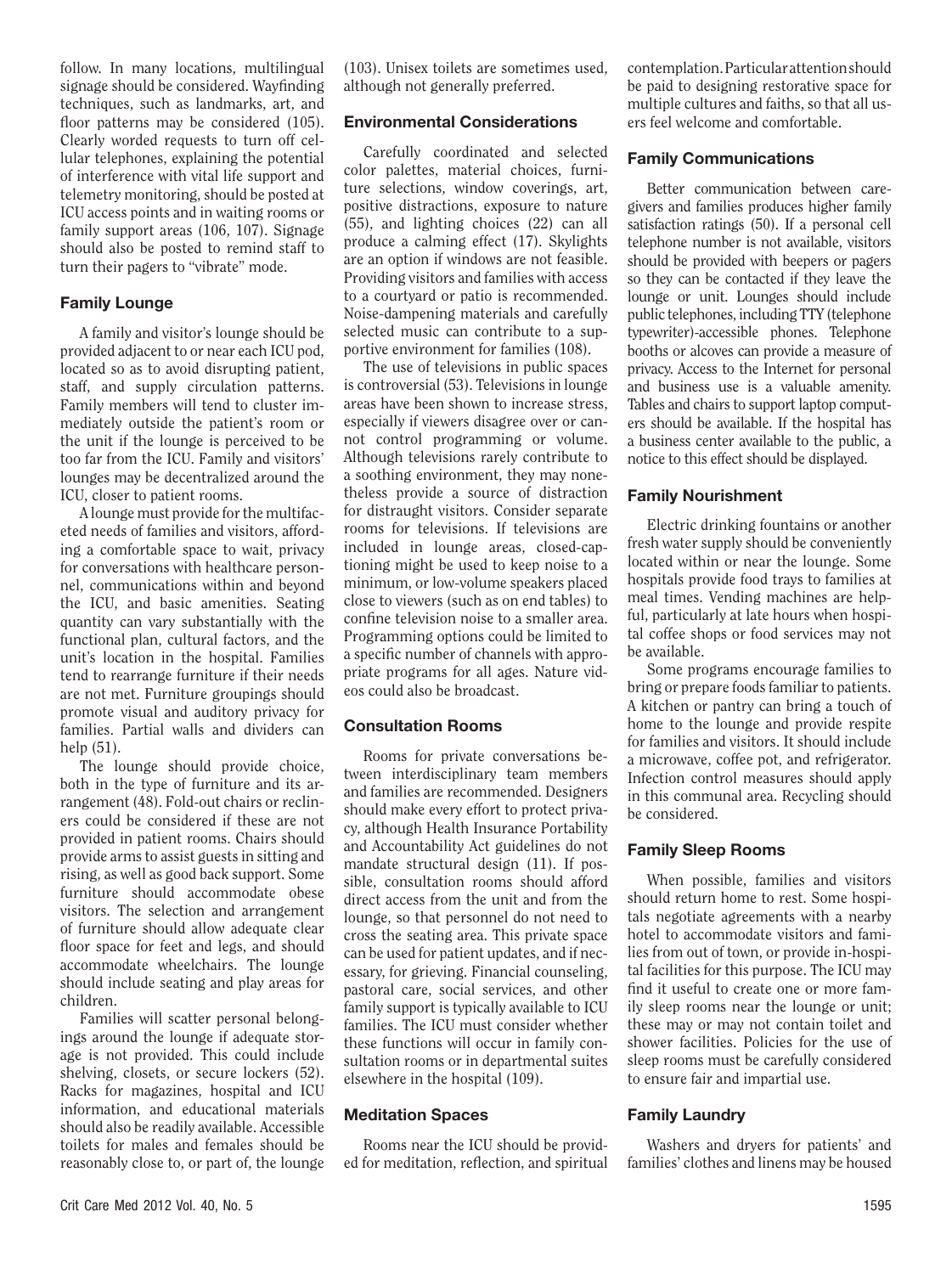in a dedicated room on the unit, near the family and visitors' lounge, or adjacent to family sleep rooms. Institutional procedures should be followed for disinfecting the equipment each day or after use for contaminated items.

# DETAILS AND COMMON DESIGN ELEMENTS

# Security and Access Control

Dedicated entrances to the ICU may have video camera monitoring capability and telephone or intercom to allow communication between ICU staff and visitors, and a system to control access according to visitation and other hospital policies. Placing a waiting area or family lounge next to or near the unit entrance can be supportive for visitors, and in some ICUs, access to the unit is through the lounge. Ideally, a dedicated staff member receives visitors, supplies information, maintains the lounge environment, and controls access to the unit and patient rooms. If economic constraints place limits on such staffing, acceptable alternatives should be provided to meet the needs of visitors. Card-key access is a possibility for units with an open or "contract visiting" policy. A less satisfactory option is a buzzer system with telephone contact from outside the unit or from the lounge to an accesscontrol desk within the unit.

# Safeguarding Patient Privacy

To protect patient privacy, room design that limits obtrusive sightlines during care or procedures is desirable. Windows between rooms may compromise privacy. To address this problem, various window designs permit selective viewing by staff while nonetheless protecting patient privacy. These include curtains, adjustable blinds enclosed between two panes of glass, and systems that turn glass opaque when an electrical charge is applied to the glass pane.

Health Insurance Portability and Accountability Act guidelines prohibit the display of full patient names on room doors to protect patients' privacy (11). The patient list/census board should not display identifiable patient information if the board is visible to the public. Similarly, personal health information displayed on bedside screens or unit workstations should be protected from unauthorized viewing by appropriate placement, as well

as by the use of passwords and screen savers.

# Patient Safety Technology

Space should be designated for patient safety technologies, such as bar-coding and radio frequency identification technology. Patient safety technology assures patient safety in identifying patients, medication and blood product administration, and in the processing of patient samples and supplies (110). Various locations on the unit to house patient safety technology scanners include, but are not limited to, the pneumatic tube system, exit points of the unit, near external laboratory processing stations, in the medication room, in the patient room, or on roaming laptop computer stations.

# Communications

Unit efficiency and patient safety depend on effective communication. All ICUs should have an intercommunication system that links workstations, patient rooms or modules, physician on-call rooms, conference rooms, and the staff lounge. Supply areas and the visitors' lounge may be included in the system. When appropriate, links to other key departments, such as blood bank, pharmacy, and clinical laboratories, should be included. The system should be as quiet as possible. Communication equipment may include nurse call (intercom) systems, telephones and pagers, fax machines, and technologies such as pneumatic tube stations and dumbwaiters.

*Information Technology.* With the increased reliance on information technology in critical care, provision for wireless or wired data ports at the patient bedside and throughout the unit is becoming more important. Adequate data ports and an appropriate number of terminals or workstations must be provided, each with sufficient countertop space, and placed to promote efficiency and protect patient confidentiality. Local area networks, wireless technology, handheld documentation devices, and other technologies may be required.

Rapidly changing technology and styles of interfacing pose formidable design challenges. The design must address workflow, patient confidentiality, future needs, staff preferences, interfaces with the main hospital information system, unit-based information technology needs, and other factors, including the fact that members of the care team may need access to data entry and other information simultaneously, at the patient bedside and in other zones.

*Voice Communication.* Multiple telephone lines and extensions can eliminate the need to wait for a telephone and provide a more efficient method of routing calls to staff members. Wireless telephone options may enhance communication between administrative and clinical staff. Telephone extensions should be located adjacent to computer workstations, and ringers should employ soft tones. If designated "sound-proofed" areas are provided for telephone use, glass should enable staff to view patients and unit activities. In addition to standard telephone service for each ICU, there should be a mechanism for emergency internal and external communications during power failures.

*Personnel Tracking.* Voice paging systems raise the noise level on the unit and may add to stress (111). Personnel tracking and nonemergency communications may employ visual displays (numeric or color-coded lights) that eliminate unnecessary noise. The system may include pagers and wired or wireless hands-free phones. Alphanumeric pagers are frequently used to display information rapidly to unit staff. Pagers should be switched to "vibrate" mode to reduce noise, decrease the risk of medical errors, and enhance the healing environment. Wireless earpieces and similar technology may allow medical staff personnel to communicate with one another while working with their hands and without leaving the patient bedside. Mobile technology may increase efficiency by freeing medical staff from the constraints of a fixed location. Studies of cellular telephone interference with medical equipment suggest that cellular telephone use may now be appropriate in most ICUs (106, 107). One option is to designate one or more areas that are safe for cellular telephone use.

*Document Transmission.* Facsimile machines and Web-enabled scanners are a quick and efficient means of communication. Scanners connected straight to the Internet permit rapid dissemination of vital medical information to other departments or healthcare facilities. Scanners are becoming more common; designers should strongly consider providing dedicated space.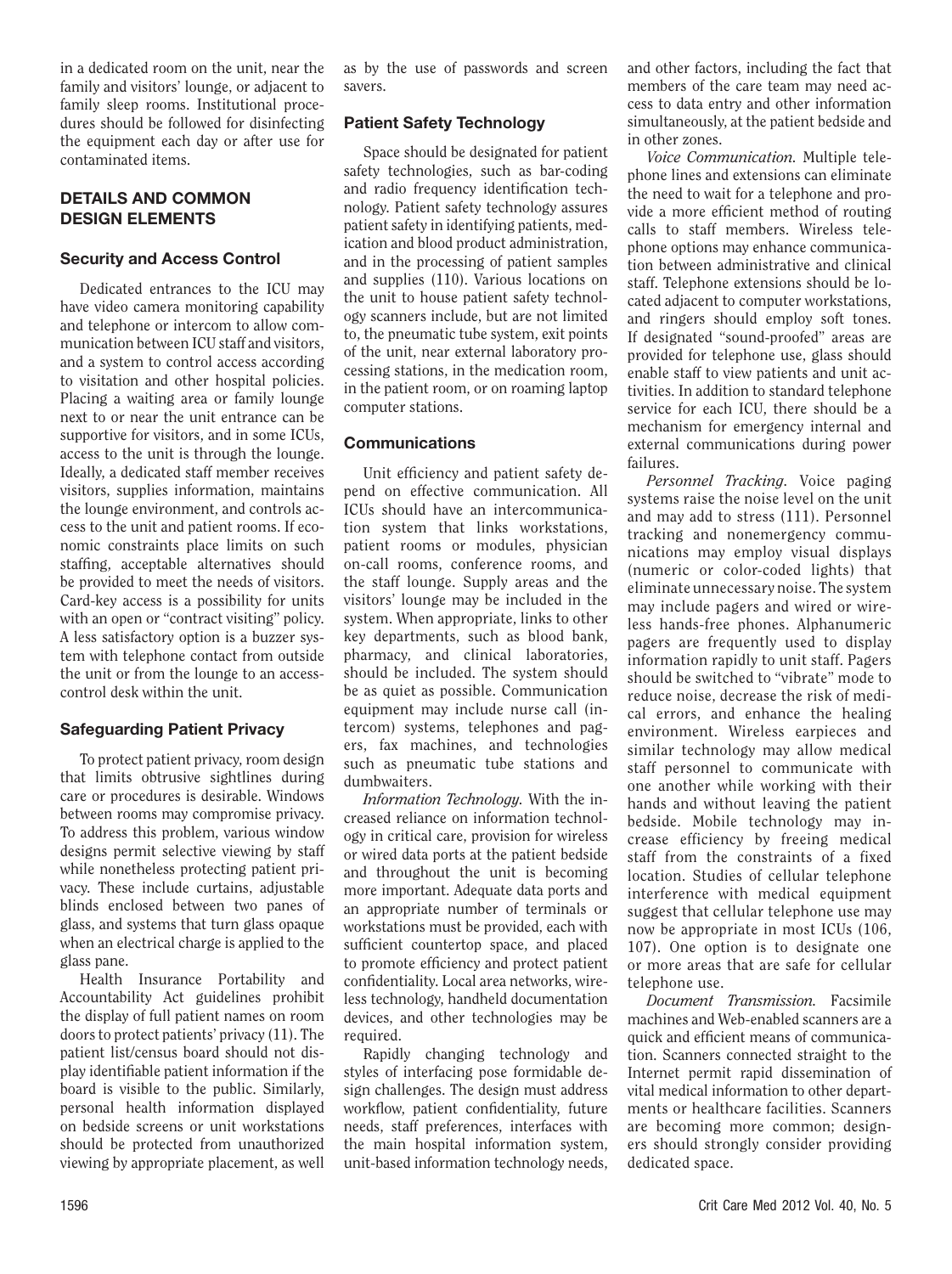#### Materials and Finishes

Materials and finishes can help to create a healing environment by controlling noise and reducing the spread of pathogens. Critical care units have been found to be above recommended decibel levels (50, 108, 112). Critically ill patients may be more sensitive to noise than staff, and increased noise levels can disrupt sleep and increase perception of pain (112, 113). Alarms, movement of equipment and chairs, and other unit activities all add to patients' perceptions of noise (114, 115), and conversations conducted at what staff perceive to be an acceptable volume are often disturbing to patients, and may constitute a breach of privacy (116). Select materials that minimize noise (114), not only in patient rooms, but throughout the unit. To enhance infection control, materials and finishes throughout the unit should be easy to maintain and clean, and deter the growth and spread of pathogens (117).

*Surfaces.* Assume that cleaning processes and standards will not always be followed perfectly, and that surfaces are at risk of accidental spills and high-impact damage. Avoid the use of laminates in clinical areas – they provide sites for mold growth. Avoid surfaces or areas that trap water. Key aspects to achieve desirable surface features include smooth finishes free from fissures, open joints, or crevices that can retain or permit the passage of dirt (118). Select ceiling materials that can be cleaned thoroughly with routine house-cleaning equipment. Acoustical ceilings, if used, should be nonfriable and should conform to the Centers for Disease Control and Prevention and hospital infection control policies (119). When monolithic ceilings are used, they should be smooth and free from fissures, joints, and crevices where dust and particles could lodge. Finish walls with materials that can be easily cleaned. If wall coverings are used, the texture should be consistent with hospital infection control policies. Flooring, made of seamless, resilient sheet goods, should extend up the wall a short distance and be coved to form a smooth junction with the wall. Carpets should be free from edges that create hazards for wheelchairs, walkers, carts, or equipment (117). There is a body of literature discussing infection control considerations as it relates to flooring options (17).

*Casework or Millwork.* Casework can be either fixed or moveable. Counters and cabinets are either casework (metal) or

# Hand Hygiene

Hand hygiene is an important part of infection control, and handwashing stations should be readily accessible throughout the unit. The 2010 FGI Guidelines (2) describe two systems, one that uses water and one that is water-free. The first provides a sink with hot and cold water, a faucet with easy on-off and temperature-mixing capabilities, cleansing agents, and a means for drying hands. The second uses a waterless, antiseptic rub to reduce the number of microorganisms present on the hands. Sinks on the unit may dispense both waterless products and soap. Waterless systems can be used for cleaning hands that are not visibly soiled. Visibly soiled hands must be cleaned with soap and water (120), using handwashing procedures described in current Centers for Disease Control and Prevention Guidelines (119).

Sinks throughout the unit should be free-standing, have an offset drain to prevent splashing of the contents of the plumbing trap, be deep enough to prevent splashing, and designed for excellent drainage; water should not sit on counters or flat surfaces but should drain back into the sink (66). Areas around plumbing fixtures should be sealed, moisture resistant, and designed with splash protection. Dry work areas and counters should be located out of the splash range of the sink (121). Joints at walls and floors should be covered or tightly sealed. There should be no spaces that could harbor pests or allow the growth of pathogens (66).

#### Storage

The ICU design should provide adequate storage for all equipment, supplies, reference materials, and other items in current use, and plan for future needs. Storage is needed for personal items belonging to staff, patients, and visitors. Corridors should be kept clear to enhance both workplace safety and to present a calm, well-ordered workplace; carts, supplies, and equipment may not be kept in the path of egress or emergency access. Equipment and supplies should be stored as close as possible to where they are used. Separate storage should be provided for equipment used with patients in isolation, and for clean and soiled supplies and equipment.

# **CONCLUSION**

Design of critical care facilities has an impact on organizational performance, clinical outcomes, and cost of care delivery. Organizations involved in design and construction projects are advised to engage experienced consultants who will collaborate with the users and make key design decisions on the basis of best current evidence.

# REFERENCES

- 1. Hamilton DK: Evidence, decisions, guidelines, and standards. *HERD* 2009; 2:51–55
- 2. The Facility Guidelines Institute: Guidelines for Design and Construction of Health Care Facilities. Chicago, IL, The Facility Guidelines Institute, 2010
- 3. O'Connell NH, Humphreys H: Intensive care unit design and environmental factors in the acquisition of infection. *J Hosp Infect* 2000; 45:255–262
- 4. Guidelines for intensive care unit design. Guidelines/Practice Parameters Committee of the American College of Critical Care Medicine, Society of Critical Care Medicine. *Crit Care Med* 1995; 23:582–588
- 5. Hamilton D, Thompson D: What's new in ICU design. Critical Connections, Society of Critical Care Medicine, 2005, pp 1–10
- 6. Hamilton D, Shepley M: Design for Critical Care: An Evidence-based Design Approach. Oxford, UK, Architectural Press/Elsevier, 2010
- 7. Rosenberg DI, Moss MM, American College of Critical Care Medicine of the Society of Critical Care Medicine: Guidelines and levels of care for pediatric intensive care units. *Crit Care Med* 2004; 32:2117–2127
- 8. Consensus Committee on Recommended Design Standards for Advanced Neonatal Care: Recommended Standards For Newborn ICU Design. *In*: Report of the Seventh Consensus Conference on Newborn ICU Design. 2007, p S2
- 9. Berry LL, Parker D, Coile RC Jr, et al: The business case for better buildings. *Front Health Serv Manage* 2004; 21:3–24
- 10. Harvey MA: Critical-care-unit bedside design and furnishing: Impact on nosocomial infections. *Infect Control Hosp Epidemiol* 1998; 19:597–601
- 11. Teltsch DY, Hanley J, Loo V, et al: Infection acquisition following intensive care unit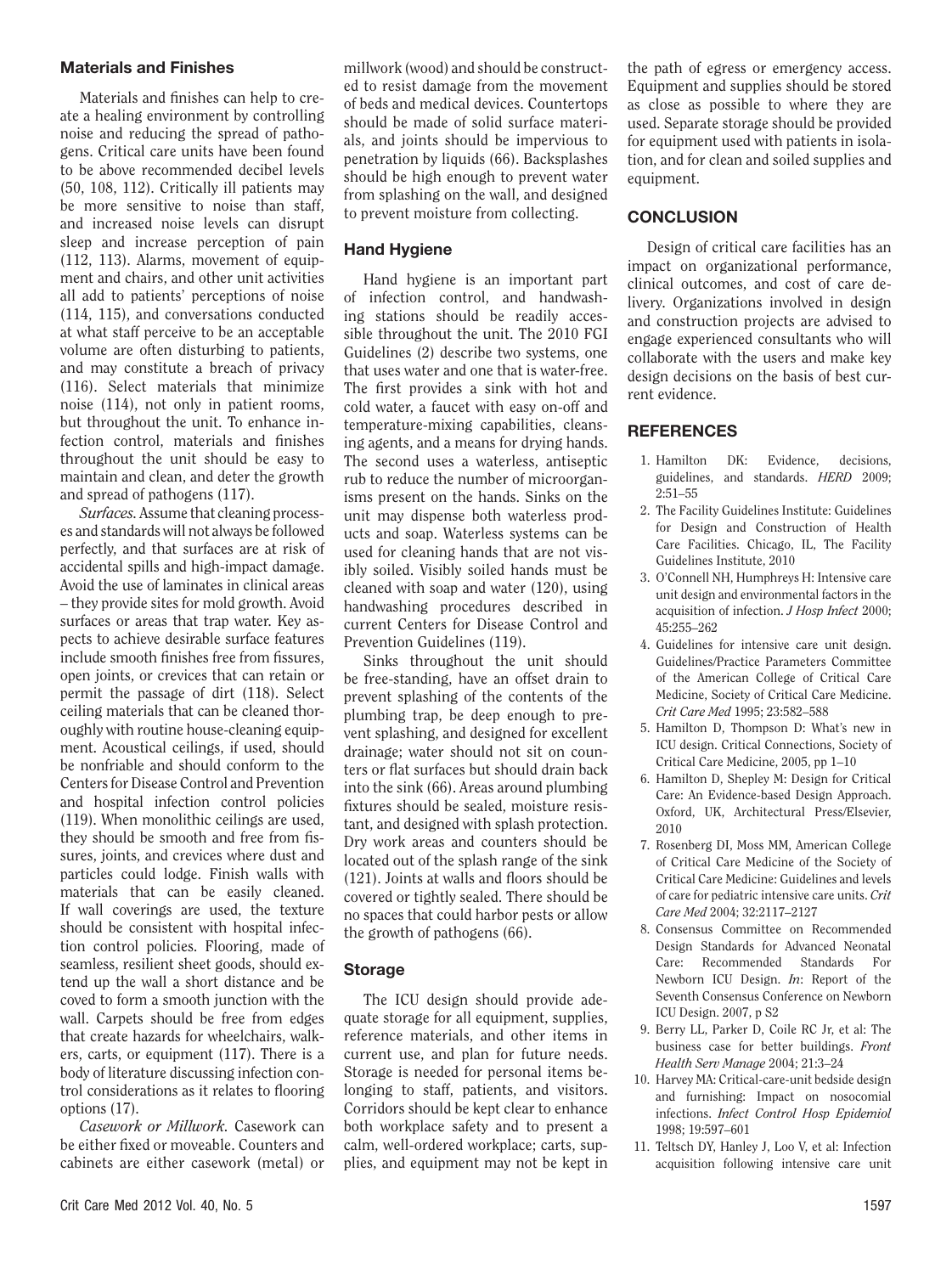room privatization. *Arch Intern Med* 2011; 171:32–38

- 12. Durbin CG Jr: Team model: Advocating for the optimal method of care delivery in the intensive care unit. *Crit Care Med* 2006; 34:S12–S17
- 13. Lilly CM, Thomas EJ: Tele-ICU: Experience to date. *J Intensive Care Med* 2010; 25:16–22
- 14. Vincent JL, Singer M: Critical care: Advances and future perspectives. *Lancet* 2010; 376:1354–1361
- 15. Hamilton DK, Diane R, Raboin WE: Organizational transformation: A model for joint optimization of culture change and evidence-based design. *HERD* 2008; 1:40–60
- 16. Bartley JM, Olmsted RN, Haas J: Current views of health care design and construction: Practical implications for safer, cleaner environments. *Am J Infect Control* 2010; 38:S1–S12
- 17. Ulrich RS, Zimring C, Barch XZ, et al: A review of the research literature on evidence-based healthcare design. *HERD* 2008; 1:61–125
- 18. Hamilton D: Four Levels of Evidence-Based Practice. The American Institute of Architects, 2004
- 19. Ulrich RS: How design impacts wellness. *Healthc Forum J* 1992; 35:20–25
- 20. Donchin Y, Gopher D, Olin M, et al: A look into the nature and causes of human errors in the intensive care unit. *Crit Care Med* 1995; 23:294–300
- 21. Graven SN: Clinical research data illuminating the relationship between the physical environment & patient medical outcomes. *J Healthc Des* 1997; 9:15–19; discussion 21–24
- 22. Ulrich R, Zimring C: The Role of the Physical Environment in the Hospital of the 21st Century: A Once-in-a-Lifetime Opportunity. Concord, CA, the Center for Health Design, 2004
- 23. Harvey MA: Evidence-based approach to family care in the intensive care unit: Why can't we just be decent? *Crit Care Med* 2004; 32:1975–1976
- 24. Giuliano KK, Giuliano AJ, Bloniasz E, et al: Families first. *Nurs Manage* 2000; 31:46–48
- 25. Donchin Y, Seagull FJ: The hostile environment of the intensive care unit. *Curr Opin Crit Care* 2002; 8:316–320
- 26. Bartley J, Olmsted R: Construction and renovation. *In*: APIC Text of Infection Control and Epidemiology. Carrico R (Ed). Washington DC, Association for Professionals in Infection Control and Epidemiology, 2009, p 106
- 27. Sackett DL, Straus SE: Finding and applying evidence during clinical rounds: The "evidence cart". *JAMA* 1998; 280:1336–1338
- 28. Evidence-Based Medicine Working Group: Evidence-based medicine. A new approach to teaching the practice of medicine. *JAMA* 1992; 268:2420–2425
- 29. Viets E: Lessons from evidence-based medicine: What healthcare designers can

learn from the medical field. *HERD* 2009; 2:73–87

- 30. Pentecost R: Evidence-based design and evidence-based medicine. *In*: Design for Critical Care: An Evidence-based Design Approach. Hamilton D, Shepley M (Eds). Oxford, UK, Architectural Press/Elsevier, 2010, p 235
- 31. Stichler JF, Hamilton DK: Evidence-based design: What is it? *HERD* 2008; 1:3–4
- 32. Society of Critical Care Medicine (SCCM), American Association of Critical Care Nurses (AACN), and American Institute of Architects (AIA): Award Winning ICU Designs: How to build a better facility for patients and caregivers. Society of Critical Care Medicine, 2010
- 33. Kobus RL, Skaggs RL, Bobrow M, et al: Building Type Basics for Healthcare Facilities. Second Edition. Hoboken, NJ, John Wiley, 2008
- 34. National Fire Protection Association: NFPA 101: Life Safety Code. Quincy, MA, National Fire Protection Association, 2006
- 35. Cadenhead C, Anderson D: Critical Care Unit Design, The Winners and Future Trends: An Investigative Study. *World Health Design Journal* 2009; 2:72–77
- 36. Hamilton DK: Design for Flexibility in Critical Care. *New Horizons* 1999; 7:205–217
- 37. Chaudhury H, Mahmood A, Valente, M: Advantages and disadvantages of single versus multiple occupancy rooms in acute care environments: A review and analysis of the literature. *Environment and Behavior* 2005; 37:760–786
- 38. Harris DD, Shepley MM, White RD, et al: The impact of single family room design on patients and caregivers: Executive summary. *Journal of Perinatology* 2006; 26:S38–S48
- 39. Chaudhury H, Mahmood A, Valente M: Nurses' perception of single-occupancy versus multioccupancy rooms in acute care environments: An exploratory comparative assessment. *Appl Nurs Res* 2006; 19:118–125
- 40. Cepeda JA, Whitehouse T, Cooper B, et al: Isolation of patients in single rooms or cohorts to reduce spread of MRSA in intensive-care units: Prospective two-centre study. *Lancet* 2005; 365:295–304
- 41. Gabor JY, Cooper AB, Crombach SA, et al: Contribution of the intensive care unit environment to sleep disruption in mechanically ventilated patients and healthy subjects. *Am J Respir Crit Care Med* 2003; 167:708–715
- 42. McCunn M, Mirvis S, Reynolds N, et al: Physician utilization of a portable computed tomography scanner in the intensive care unit. *Crit Care Med* 2000; 28:3808–3813
- 43. Fontaine DK, Briggs LP, Pope-Smith B: Designing humanistic critical care environments. *Crit Care Nurs Q* 2001; 24:21–34
- 44. Pati D, Evans J, Waggener L, et al: An exploratory examination of medical gas

booms versus traditional headwalls in intensive care unit design. *Crit Care Nurs Q* 2008; 31:340–356

- 45. Compressed Gas Association: Guide for Medical Gas Supply Systems at Consumer Sites. M-1. Chantilly VA, Compressed Gas Association, 2003, p 68
- 46. Keep PJ: Stimulus deprivation in windowless rooms. *Anaesthesia* 1977; 32:598–602
- 47. Ulrich RS: View through a window may influence recovery from surgery. *Science* 1984; 224:420–421
- 48. Harvey M: Critical Care Unit Design and Furnishing. Anaheim, CA, Society of Critical Care Medicine, 1996
- 49. Cadenhead C: Square Footage Allocations in ICUs. Phoenix, AZ, 35th Critical Care Conference, 2005
- 50. Jastremski CA, Harvey M: Making changes to improve the intensive care unit experience for patients and their families. *New Horizons* 1998; 6:99–109
- 51. Shepley M: Healthcare Environments for Children and Their Families. Dubuque, IA, Kendall/Hunt Publishing, 1998
- 52. Williams M: Critical care unit design: A nursing perspective. *Crit Care Nurs Q* 2001; 24:35–42
- 53. Ulrich R, Simons R, Miles M: Effects of environmental simulations and television on blood donor stress. *Journal of Architectural and Planning Research* 2003; 20:1
- 54. Special Workshop at National Bureau of Standards: Color in the health care environment. Gaithersburg, MD, U.S. Government Printing Office NBS SP-516, 1976
- 55. Ulrich R, Linden O, Etinge J: Effects of exposure to nature and abstract pictures on patients recovering from open heart surgery. *Psychophysiology* 1993; 30:37–43
- 56. Kiekkas P, Theodorakopoulou G, Spyratos F, et al: Psychological distress and delusional memories after critical care: A literature review. *Int Nurs Rev* 2010; 57:288–296
- 57. American Society of Heating, Refrigerating and Air-Conditioning Engineers (ASHRAE): Thermal Environmental Conditions for Human Occupancy. ANSI/ASHRAE Standard 55-2004, 2004
- 58. Walch JM, Rabin BS, Day R, et al: The effect of sunlight on postoperative analgesic medication use: A prospective study of patients undergoing spinal surgery. *Psychosom Med* 2005; 67:156–163
- 59. Olofsson K, Alling C, Lundberg D, et al: Abolished circadian rhythm of melatonin secretion in sedated and artificially ventilated intensive care patients. *Acta Anaesthesiol Scand* 2004; 48:679–684
- 60. Illuminating Engineering Society of North America: Lighting for Hospitals and Health Care Facilities. New York, NY, ANSI/IESNA RP-29-06, 2006
- 61. Chhokar R, Engst C, Miller A, et al: The three-year economic benefits of a ceiling lift intervention aimed to reduce healthcare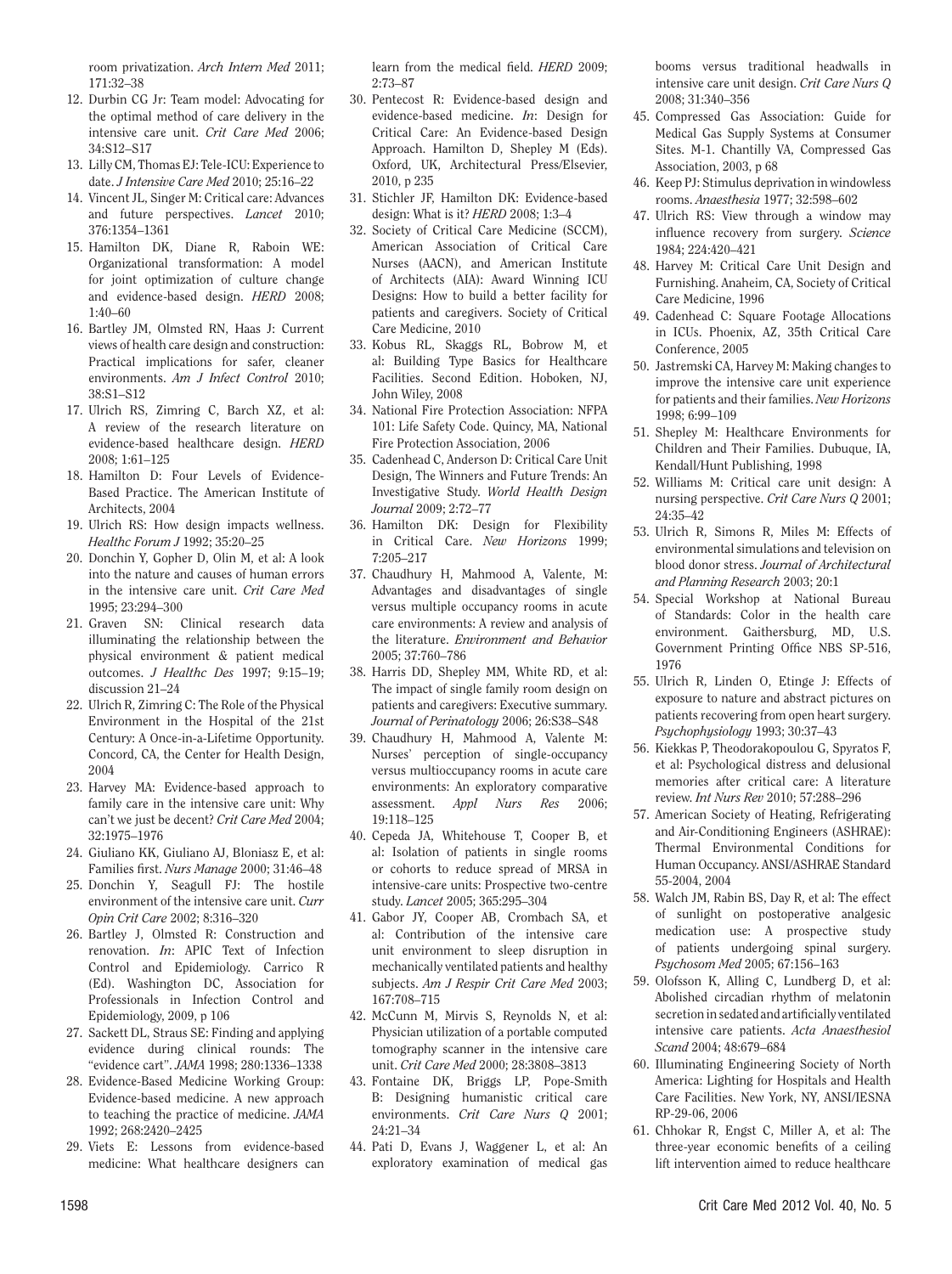worker injuries. *Appl Ergon* 2005; 36:223–229

- 62. Engst C, Chhokar R, Miller A, et al: Effectiveness of overhead lifting devices in reducing the risk of injury to care staff in extended care facilities. *Ergonomics* 2005; 48:187–199
- 63. Evanoff B, Wolf L, Aton E, et al: Reduction in injury rates in nursing personnel through introduction of mechanical lifts in the workplace. *Am J Ind Med* 2003; 44:451–457
- 64. Li J, Wolf L, Evanoff B: Use of mechanical patient lifts decreased musculoskeletal symptoms and injuries among health care workers. *Inj Prev* 2004; 10:212–216
- 65. Zaragoza M, Sallés M, Gomez J, et al: Handwashing with soap or alcoholic solutions? A randomized clinical trial of its effectiveness. *Am J Infect Control* 1999; 27:258–261
- 66. Provincial Infectious Diseases Advisory Committee: Best Practices for Hand Hygiene in all Health Care Settings, Version 2. Ontario, Canada, Ministry of Health and Long Term Care Ontario, 2009
- 67. Kaplan LM, McGuckin M: Increasing handwashing compliance with more accessible sinks. *Infect Control* 1986; 7:408–410
- 68. Larson E, McGeer A, Quraishi ZA, et al: Effect of an automated sink on handwashing practices and attitudes in high-risk units. *Infect Control Hosp Epidemiol* 1991; 12:422–428
- 69. An alternative method for human waste disposal in critical care by The Center for Innovation in Health Facilities at [http://www.download-it.org/free\\_files/](http://www.download-it.org/free_files/Appendix%20-%20An%20alternative%20method%20for%20human%20waste%20disposal%20in%20cri tical%20care-48a1f0793ca5871ca272373d6b047329.pdf) [Appendix%20-%20An%20alternative%20](http://www.download-it.org/free_files/Appendix%20-%20An%20alternative%20method%20for%20human%20waste%20disposal%20in%20cri tical%20care-48a1f0793ca5871ca272373d6b047329.pdf) [method%20for%20human%20waste%20](http://www.download-it.org/free_files/Appendix%20-%20An%20alternative%20method%20for%20human%20waste%20disposal%20in%20cri tical%20care-48a1f0793ca5871ca272373d6b047329.pdf) [disposal%20in%20critical%20care-](http://www.download-it.org/free_files/Appendix%20-%20An%20alternative%20method%20for%20human%20waste%20disposal%20in%20cri tical%20care-48a1f0793ca5871ca272373d6b047329.pdf)[48a1f0793ca5871ca272373d6b047329.pdf](http://www.download-it.org/free_files/Appendix%20-%20An%20alternative%20method%20for%20human%20waste%20disposal%20in%20cri tical%20care-48a1f0793ca5871ca272373d6b047329.pdf). Accessed December 14, 2011
- 70. Burrington M: An alternative method for human waste disposal in critical care. *In*: Design for Critical Care: An Evidence-based Design Approach. Hamilton D, Shepley M (Eds). Oxford, UK, Architectural Press/ Elsevier, 1999, pp 267–273
- 71. Harrell JW, Miller B: Big challenge. Designing for the needs of bariatric patients. *Health Facil Manage* 2004; 17:34–38
- 72. National Institute for Occupational Safety and Health: Selecting, Evaluating, and Using Sharps Disposal Containers. Atlanta, GA, National Institute for Occupational Safety and Health, 1998
- 73. American Society of Heating, Refrigerating and Air-Conditioning Engineers (ASHRAE): Ventilation of Health Care Facilities. ANSI/ ASHRAE/ASHE Standard 170-2008, 2008
- 74. Ognibene F: Resistant strains, isolation and infection control. *In*: ICU 2010: ICU Design for the Future. Hamilton D (Ed). Houston, TX, Center for Innovation in Health Facilities, 2000, pp 103–111
- 75. Cullen L, Titler M, Drahozal R: Family and pet visitation in the critical care unit. *Crit Care Nurse* 1999; 19:84–87
- 76. Barba BE: The positive influence of animals: Animal-assisted therapy in acute care. *Clin Nurse Spec* 1995; 9:199–202
- 77. Cole KM, Gawlinski A: Animal-assisted therapy: The human-animal bond. *AACN Clin Issues* 2000; 11:139–149
- 78. DiSalvo H, Haiduven D, Johnson N, et al: Who let the dogs out? Infection control did: Utility of dogs in health care settings and infection control aspects. *Am J Infect Control* 2006; 34:301–307
- 79. Giuliano KK, Bloniasz E, Bell J: Implementation of a pet visitation program in critical care. *Crit Care Nurse* 1999; 19:43–50
- 80. Kane SL, Weber RJ, Dasta JF: The impact of critical care pharmacists on enhancing patient outcomes. *Intensive Care Med* 2003; 29:691–698
- 81. Horn E, Jacobi J: The critical care clinical pharmacist: Evolution of an essential team member. *Crit Care Med* 2006; 34:S46–S51
- 82. Leaf DE, Homel P, Factor PH: Relationship between ICU design and mortality. *Chest* 2010; 137:1022–1027
- 83. Hamilton D, Shepley M: Impact of technology. *In*: Design for Critical Care: An Evidence-based Design Approach. Oxford, UK, Architectural Press/Elsevier, 2010, p 228
- 84. Breslow MJ, Rosenfeld BA, Doerfler M, et al: Effect of a multiple-site intensive care unit telemedicine program on clinical and economic outcomes: An alternative paradigm for intensivist staffing. *Crit Care Med* 2004; 32:31–38
- 85. Thomas EJ, Lucke JF, Wueste L, et al: Association of telemedicine for remote monitoring of intensive care patients with mortality, complications, and length of stay. *JAMA* 2009; 302:2671–2678
- 86. Yoo EJ, Dudley RA: Evaluating telemedicine in the ICU. *JAMA* 2009; 302:2705–2706
- 87. Bates DW, Teich JM, Lee J, et al: The impact of computerized physician order entry on medication error prevention. *J Am Med Inform Assoc* 1999; 6:313–321
- 88. Busby A, Gilchrist B: The role of the nurse in the medical ward round. *J Adv Nurs* 1992; 17:339–346
- 89. Gurses AP, Xiao Y: A systematic review of the literature on multidisciplinary rounds to design information technology. *J Am Med Inform Assoc* 2006; 13:267–276
- 90. Sisterhen LL, Blaszak RT, Woods MB, et al: Defining family-centered rounds. *Teach Learn Med* 2007; 19:319–322
- 91. Kim MM, Barnato AE, Angus DC, et al: The effect of multidisciplinary care teams on intensive care unit mortality. *Arch Intern Med* 2010; 170:369–376
- 92. Andersen P, Lindgaard AM, Prgomet M, et al: Mobile and fixed computer use by doctors and nurses on hospital wards: Multi-method study on the relationships between clinician

role, clinical task, and device choice. *J Med Internet Res* 2009; 11:e32

- 93. Cullen DJ, Sweitzer BJ, Bates DW, et al: Preventable adverse drug events in hospitalized patients: A comparative study of intensive care and general care units. *Crit Care Med* 1997; 25:1289–1297
- 94. Draft Guidelines of the Pharmacopeial Forum. *Pharmacopeial Convention* 2008; 34:1549–1558
- 95. Buchanan TL, Barker KN, Gibson JT, et al: Illumination and errors in dispensing. *Am J Hosp Pharm* 1991; 48:2137–2145
- 96. Flynn EA, Barker KN, Gibson JT, et al: Impact of interruptions and distractions on dispensing errors in an ambulatory care pharmacy. *Am J Health Syst Pharm* 1999; 56:1319–1325
- 97. Climo MW, Sepkowitz KA, Zuccotti G, et al: The effect of daily bathing with chlorhexidine on the acquisition of methicillin-resistant Staphylococcus aureus, vancomycinresistant Enterococcus, and healthcareassociated bloodstream infections: Results of a quasi-experimental multicenter trial. *Crit Care Med* 2009; 37:1858–1865
- 98. Bleasdale SC, Trick WE, Gonzalez IM, et al: Effectiveness of chlorhexidine bathing to reduce catheter-associated bloodstream infections in medical intensive care unit patients. *Arch Intern Med* 2007; 167:2073–2079
- 99. Popovich KJ, Hota B, Hayes R, et al: Effectiveness of routine patient cleansing with chlorhexidine gluconate for infection prevention in the medical intensive care unit. *Infect Control Hosp Epidemiol* 2009; 30:959–963
- 100. McEvoy RD, Lack LL: Medical staff working the night shift: Can naps help? *Med J Aust* 2006; 185:349–350
- 101. Smith-Coggins R, Howard SK, Mac DT, et al: Improving alertness and performance in emergency department physicians and nurses: The use of planned naps. *Ann Emerg Med* 2006; 48:596–604
- 102. Signal TL, Gander PH, Anderson H, et al: Scheduled napping as a countermeasure to sleepiness in air traffic controllers. *J Sleep Res* 2009; 18:11–19
- 103. U.S. Department of Justice: ADA Standards for Accessible Design. Federal Registry, 1994 [cited 28 CFR Part 36 9/5/2006]. Available at: http://www.usdoj.gov/crt/ada/stdspdf.htm. Accessed December 14, 2011
- 104. Bay E, Kupferschmidt B, Opperwall BJ, et al: Effect of the family visit on the patient's mental status. *Focus Crit Care* 1988; 15:11–16
- 105. Carpman J, Grant M: Design That Cares: Planning Health Facilities for Patients and Visitors. Second Edition. New York, NY, Jossey-Bass, 1993
- 106. Tri JL, Hayes DL, Smith TT, et al: Cellular phone interference with external cardiopulmonary monitoring devices. *Mayo Clin Proc* 2001; 76:11–15